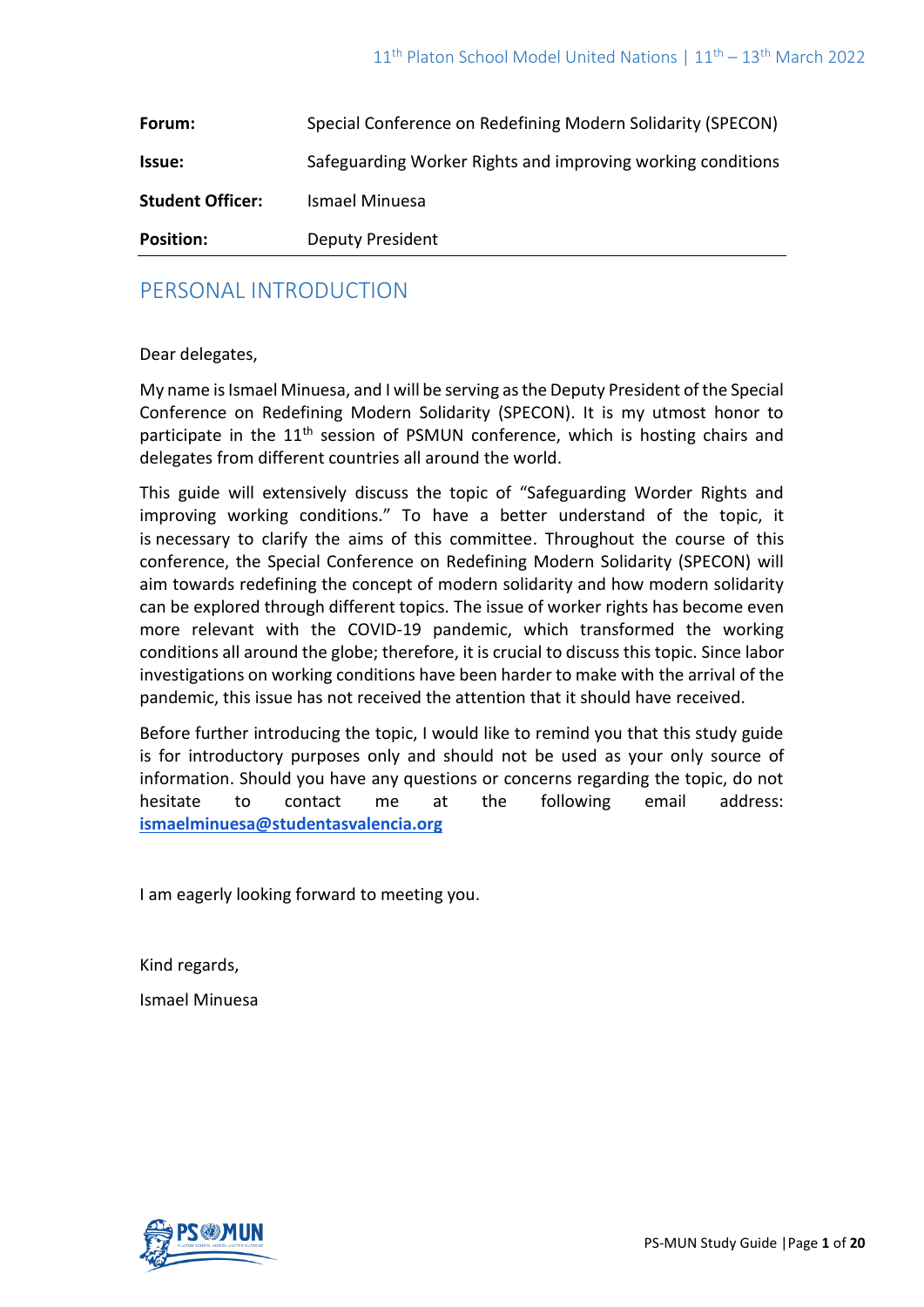# TOPIC INTRODUCTION

Labor conditions play a crucial role in redefining modern solidarity as they determine the physical and economic well-being of employees, such as reducing the chances of workplace injuries along with resulting financial liabilities. Labor conditions are at the center of paid work and employment relationships. Generally speaking, running situations include a vast variety of subjects and issues, from working time (hours of work, rest periods, and schedules) to remuneration, in addition to the bodily situations and intellectual needs that exist withinside the workplace. To introduce the topic at hand, workers' rights are currently being protected through the creation and reformation of legislations at a national and international level, which seek to improve working conditions mainly in first and second world countries. After mentioning and redefining the fundamental principles and rights at working places, it is important to highlight two of the most significant worker's rights: the freedom of association and collective bargaining. These are key towards recognizing the fundamental labor rights that are yet not granted in certain areas around the globe. For instance, the lack of regulations in many third world countries has caused the implementation of a "work black market", where criminals are able to use humans for child and forced labor, so their purposes are committed. As a response to any possible threats to workers' rights, governments and organizations have a series of legislations, such as the "EU employment laws", which draw up programs for employment and reports on the implementation of these strategies that are based on employability, entrepreneurship, adaptability and equal opportunities.

As a matter of fact, nowadays, with the arrival of the pandemic, some of the issues that were affecting many workers have been aggravated, due to the lack of regulation from governments. Not only workers, but large and small-scale companies have been subjected to a devastating sanitary, economic and social crisis that has hugely impacted the labor market, causing a huge economic recession that has brought severe consequences for workers. In fact, governmental organizations have had issues monitoring the transparency companies had in communicating their personnel's conditions, due to the increasing influence of online platforms. Furthermore, the rise of teleworking has augmented the challenges faced by employees and employers, due to long working hours, isolation, and lack of inadequate equipment (not all people having access to technology). Finally, the legal, social, political and any other challenges related to addressing the issue are also key, because workers' rights are under a greater serious threat than ever due to the COVID-19 crisis, since this pandemic is out of control in many places where measures related to labor conditions are necessary.

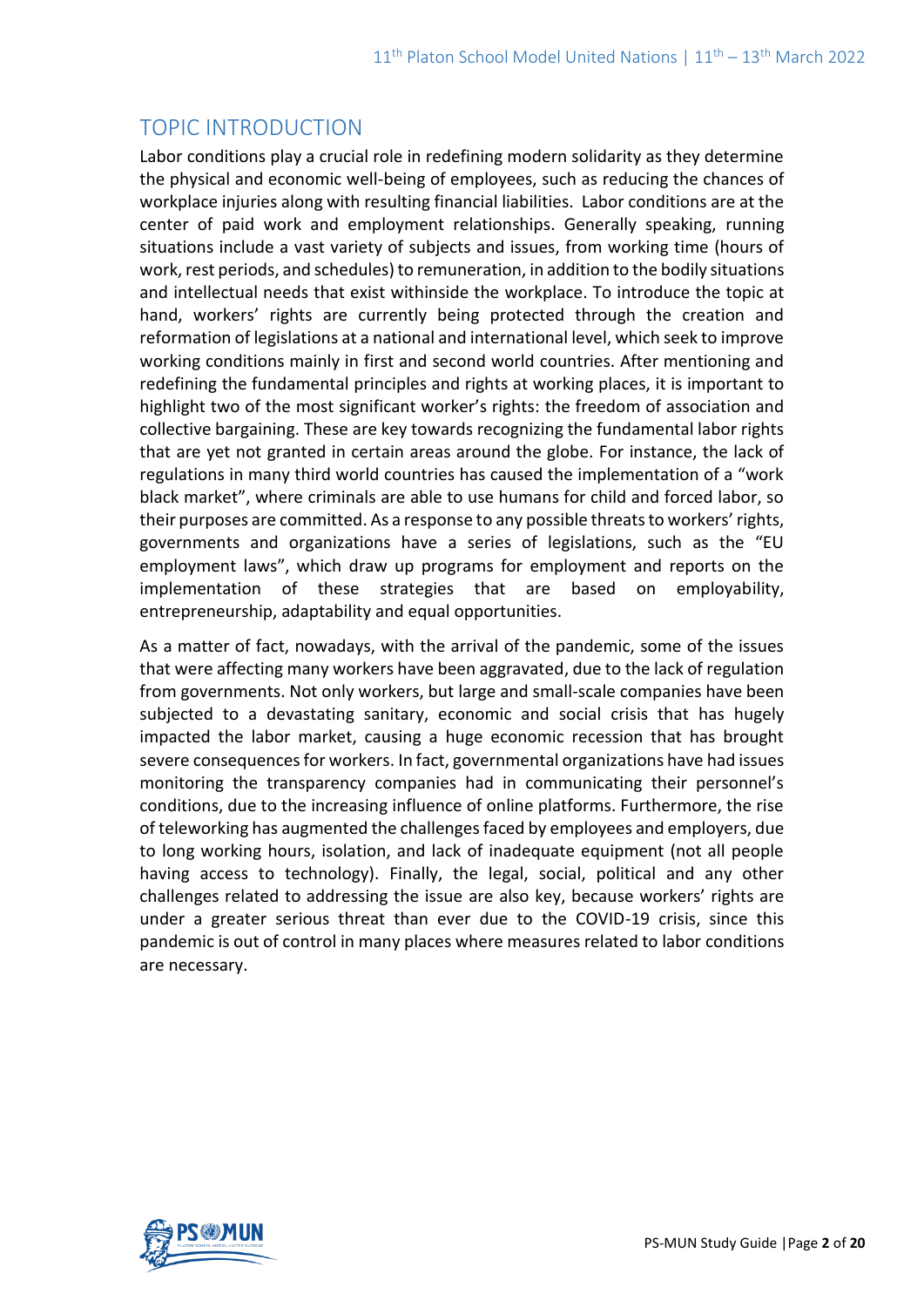# DEFINITION OF KEY TERMS

### Workers' rights

The rights that an employee has to be treated in a fair, morally acceptable, or legal way. Both legal and human rights relating to labor relations between [workers](https://en.wikipedia.org/wiki/Workers) and employers. These rights are codified in national and international labor and employment law. In general, these rights influence working conditions in relations of employment. One of the most prominent is the right to freedom of association, otherwise known as the right, to organize. Workers organized in trade unions exercise the right to collective bargaining to improve working conditions.<sup>1</sup>

#### International Labor Organization (ILO)

The International Labour Organization (ILO) was formed in 1919 as part of the League of Nations to protect worker's rights. The ILO later became incorporated into the United Nations. The UN itself backed workers' rights by incorporating several into two articles of the Universal Declaration of Human Rights, which is the basis of the International Covenant on Economic, Social and Cultural Rights.<sup>2</sup>

#### International Labor Standards

Legal instruments drawn up by the ILO's constituents (governments, employers and workers) and setting out basic principles and rights at work. They are either Conventions (or Protocols), which are legally binding international treaties that may be ratified by Member States, or Recommendations, which serve as non-binding guidelines. Series of legislations that help to define working conditions in all labor sectors.<sup>3</sup>

#### Goal 8 of the UN Sustainable Development Goals

Goal 8 of the UN Sustainable Development Goals is "Decent Work and Economic Growth," aimed at "promoting sustained, inclusive and sustainable economic growth, full and productive employment and decent work for all". The ILO has highlighted how decent work is central to sustainable development, therefore, all Member States seek to accomplish this issue with their labor policies. <sup>4</sup>

<sup>4</sup> "Conventions and Recommendations." *Conventions and Recommendations*, ILO, [https://www.ilo.org/global/standards/introduction-to-international-labour-standards/conventions](https://www.ilo.org/global/standards/introduction-to-international-labour-standards/conventions-and-recommendations/lang--en/index.htm)[and-recommendations/lang--en/index.htm.](https://www.ilo.org/global/standards/introduction-to-international-labour-standards/conventions-and-recommendations/lang--en/index.htm)



<sup>1</sup> "Employee Rights." *Significado De EMPLOYEE RIGHTS En El Diccionario Cambridge Inglés*, [https://dictionary.cambridge.org/es/amp/ingles/employee-rights.](https://dictionary.cambridge.org/es/amp/ingles/employee-rights)

<sup>2</sup> "What Are Workers' Rights?" *United States Department of Labor*, Bureau of International Labor Affairs, [https://www.dol.gov/agencies/ilab/our-work/workers-rights.](https://www.dol.gov/agencies/ilab/our-work/workers-rights)

<sup>3</sup> "Conventions and Recommendations." *Conventions and Recommendations*, ILO, [https://www.ilo.org/global/standards/introduction-to-international-labour-standards/conventions](https://www.ilo.org/global/standards/introduction-to-international-labour-standards/conventions-and-recommendations/lang--en/index.htm)[and-recommendations/lang--en/index.htm.](https://www.ilo.org/global/standards/introduction-to-international-labour-standards/conventions-and-recommendations/lang--en/index.htm)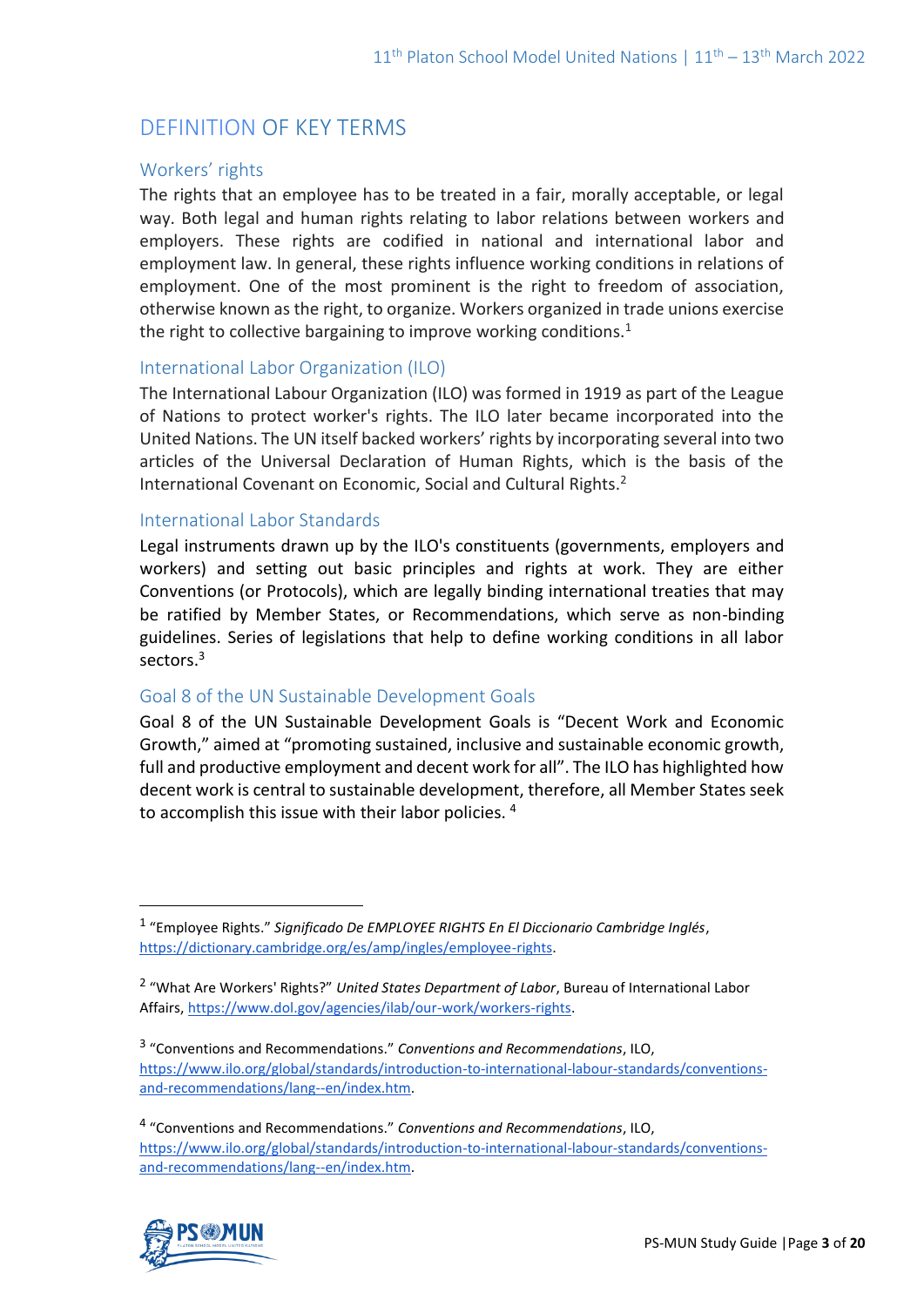### **Solidarity**

Support by one person or group of people for another because they share feelings, opinions, aims, etc.… 5

#### Child labor

Work that deprives children of their childhood, their potential and their dignity, and that is harmful to physical and mental development. Child labor is currently a major issue in the labor market, especially in the Least Economically Developed Countries (LEDCs), where the lack of regulations, labor unions or government intervention allows these practices to take place. <sup>6</sup>

#### Forced labor

Work that is performed involuntarily and under the menace of any penalty. It refers to situations in which persons are coerced to work through the use of violence or intimidation, or by more subtle means such as manipulated debt, retention of identity papers or threats of denunciation to immigration authorities. Forced labor is currently a major issue in any working environment, especially in those located in LEDCs, since the lack of regulations, government intervention and access to labor unions has increased this issue. <sup>7</sup>

### Labor union or trade union

Organization formed by workers in a particular trade, industry, or company for the purpose of improving pay, benefits, and working conditions. Officially known as a "labor organization," and also called a "trade union" or a "workers union," a labor union selects representatives to negotiate with employers in a process known as collective bargaining. When successful, the bargaining results in an agreement that stipulates working conditions for a period of time. Trade unions are the "voice" of workers and are a major part of the workers' rights, therefore, it is crucial for delegates to come up with new measures relating to labor unions, such as facilitating the creation of new ones in LEDCs or nations where the right of association is not fully accepted. <sup>8</sup>

<sup>8</sup> Team, The Investopedia. "Labor Union." *Investopedia*, Investopedia, 30 Dec. 2021, [https://www.investopedia.com/terms/l/labor-union.asp.](https://www.investopedia.com/terms/l/labor-union.asp)



<sup>&</sup>lt;sup>5</sup> "Solidarity Noun - Definition, Pictures, Pronunciation and Usage Notes: Oxford Advanced American Dictionary at Oxfordlearnersdictionaries.com." *Solidarity Noun - Definition, Pictures, Pronunciation and Usage Notes | Oxford Advanced American Dictionary at OxfordLearnersDictionaries.com*, Oxford Dictionary[, https://www.oxfordlearnersdictionaries.com/definition/american\\_english/solidarity.](https://www.oxfordlearnersdictionaries.com/definition/american_english/solidarity)

<sup>6</sup> *What Is Child Labour (IPEC)*, ILO[, https://www.ilo.org/ipec/facts/lang--en/index.htm.](https://www.ilo.org/ipec/facts/lang--en/index.htm)

<sup>&</sup>lt;sup>7</sup> "What Is Forced Labour, Modern Slavery and Human Trafficking (Forced Labour, Modern Slavery and Human Trafficking)." *What Is Forced Labour, Modern Slavery and Human Trafficking (Forced Labour, Modern Slavery and Human Trafficking)*, ILO, [https://www.ilo.org/global/topics/forced](https://www.ilo.org/global/topics/forced-labour/definition/lang--en/index.htm)[labour/definition/lang--en/index.htm.](https://www.ilo.org/global/topics/forced-labour/definition/lang--en/index.htm)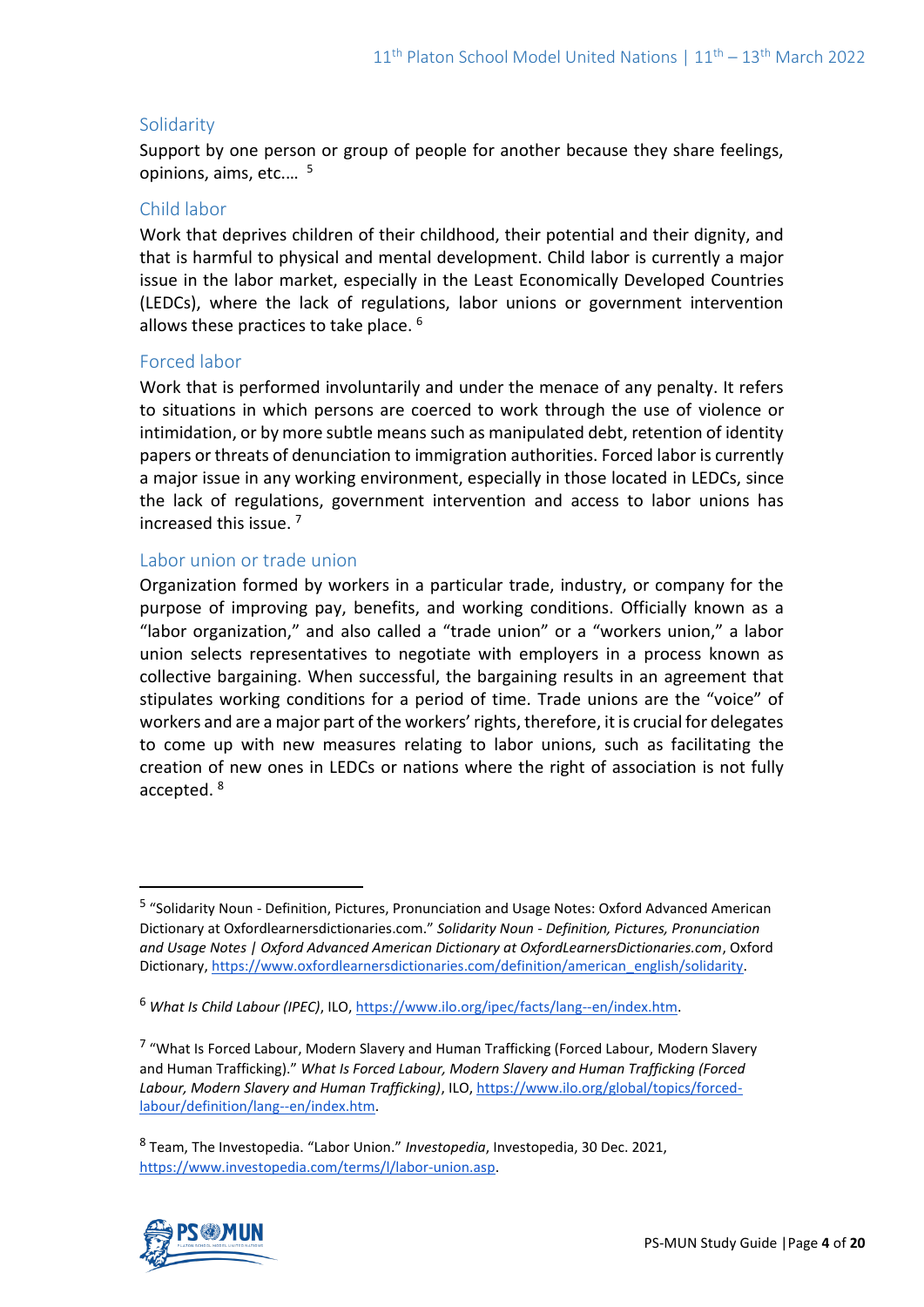#### European labor laws

Measures taken by the European governments to apply their multiannual programs over the previous twelve months. These programs assess, in certain cases, the impact of those measures on employment, and announce major changes or new initiatives in this field. The European Employment Strategy is built around priority themes under the four pillars of employability, entrepreneurship, adaptability and equal opportunities; and serves as an example to follow by nations that both do and do not pertain to the European Union.<sup>9</sup>

#### Wage regulation

Government attempts to regulate wages that citizens receive. The National Minimum Wage Regulations set the minimum amount of pay a worker is entitled to per hour, therefore it is a legal requirement that has always been a controversial topic. Since many people argue that the minimum wage should be increased or decreased, governments have trouble in determining the quantity that people should be paid monthly. <sup>10</sup>

#### Collective bargaining

The negotiation of employment terms between an employer and a group of workers. Employees are normally represented by a labor union during collective bargaining. The terms negotiated during collective bargaining can include working conditions, salaries and compensation, working hours, benefits, etc... The goal is to come up together with a collective bargaining agreement through a written contract. According to the International Labor Organization (ILO), collective bargaining is a fundamental right for all employees, as it is the key towards defining the working conditions that an employee is wishing to accomplish in exchange for their salary.  $11$ 

#### **Teleworking**

Working from home or remotely using modern technology and telecommunications to remain in touch with your employer or business.  $12$ 

<sup>12</sup> "What Is Teleworking? Definition and Meaning." *Market Business News*, Market Business News, 7 May 2021, [https://marketbusinessnews.com/financial-glossary/teleworking-definition-meaning/.](https://marketbusinessnews.com/financial-glossary/teleworking-definition-meaning/)



<sup>9</sup> "Rights at Work." *Rights at Work - Employment, Social Affairs & Inclusion - European Commission*, European Commission[, https://ec.europa.eu/social/main.jsp?catId=82&langId=en.](https://ec.europa.eu/social/main.jsp?catId=82&langId=en)

 $10$  "National Wage Regulations - Legislation - Higher Business Management Revision - BBC Bitesize." *BBC News*, BBC, [https://www.bbc.co.uk/bitesize/guides/zdnjhbk/revision/4.](https://www.bbc.co.uk/bitesize/guides/zdnjhbk/revision/4)

<sup>11</sup> Kenton, Will. "What Is Collective Bargaining?" *Investopedia*, Investopedia, 7 Oct. 2021, [https://www.investopedia.com/terms/c/collective-bargaining.asp.](https://www.investopedia.com/terms/c/collective-bargaining.asp)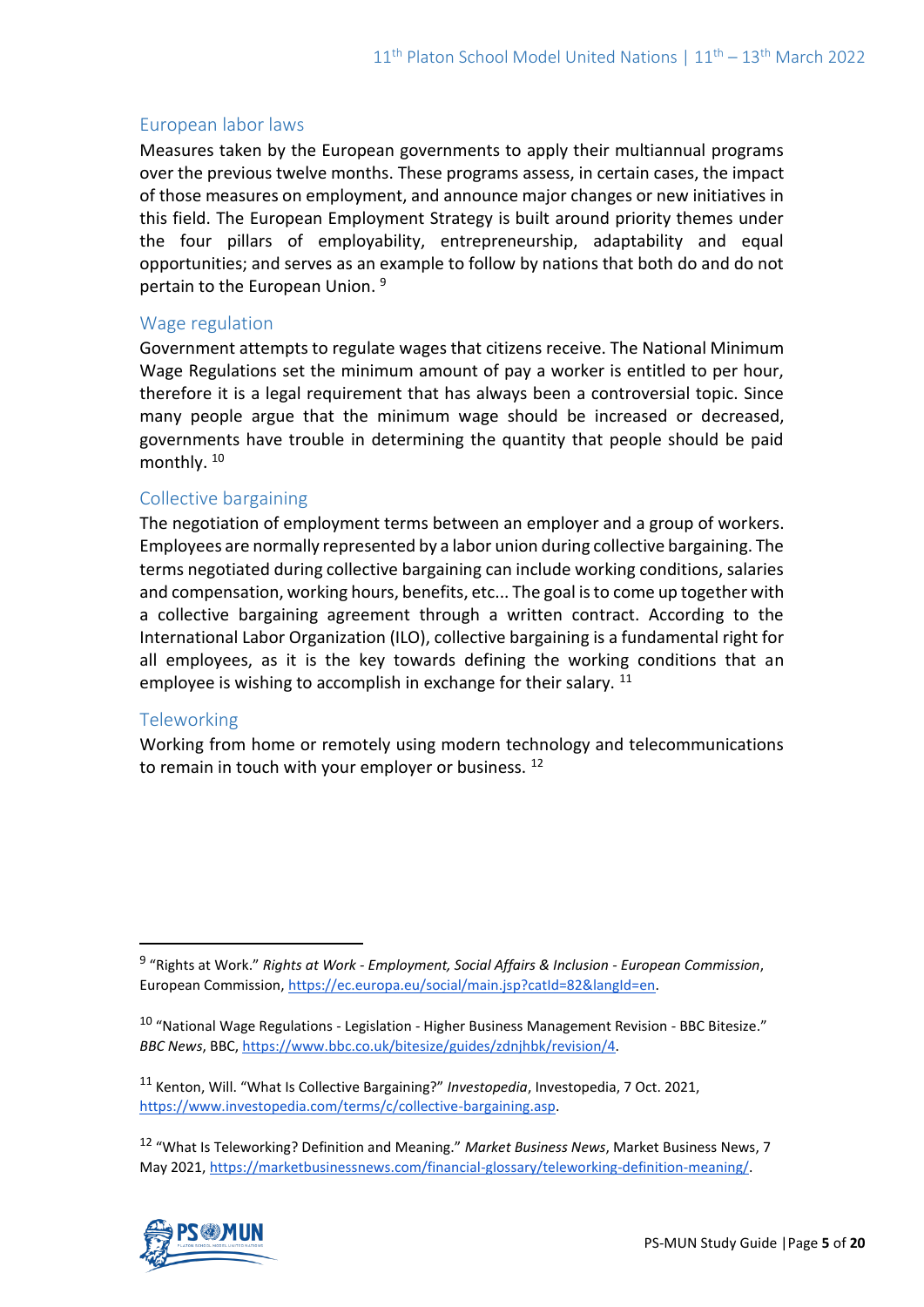## BACKGROUND INFORMATION

## Origins of Workers Rights

The origins of the labor lay within the youth of America, once a free wage-labor market emerged in the artificer trades late in the colonial period. In 1768, journeymen tailors protested a wage reduction that was trying to be established. In 1794, the Federal Society of Journeymen Cordwainers was formed in Philadelphia, marking the start of sustained union organization among workers.

From that point on, native craft unions proliferated in the cities, businesses listed "prices" for specific kinds of work, defensive trades diluted, and low-cost labor led to a shorter workday within the face of the Industrial Revolution. Consequently, a jobconscious orientation and the key structural parts characterizing American trade unionism emerged. First, with the formation of the Mechanics' Union of Trade Associations in Philadelphia in 1827, central labor bodies began uniting craft unions at intervals one city, and then, with the creation of the International Trade Union in 1852, National Unions began transferal along native unions of a similar trade from across the US and Canada. Though the manufacturing plant system was coming up throughout these years, industrial employees contend very little half within the early union development. In the nineteenth century, unionism was barely a small movement of skillful workers.

The first labor movement was, however, impressed by quite the immediate job interest of its craft members. It harbored a conception of the simple society, etymologizing from the Ricardian labor theory and from the Republican ideals of the Industrial Revolution that fostered social equality, celebrated "honest labor, and relied on an independent, virtuous citizenship, while the remodeling economic changes of the business capitalist economy ran counter to labor's vision." The result, as early labor leaders saw it, was to lift up "two distinct classes, the made and therefore the poor." Starting with the workingmen's parties of the 1830s, the advocates of labor rights made a series of reforms that appeared in the nineteenth century. These were the National Labor Union, launched in 1866, and the Knights of Labor, which reached its highest point within the mid-1880s.

On the other hand, these reform movements appeared at odds with trade unionism, aiming at the cooperative commonwealth instead of a better wage, appealing loosely to all or any "producers" rather than strictly to wageworkers, and eschewing the union reliance on the strike and boycott. However, contemporaries agreed on something: unionism cared for the employees' immediate needs, while labor reform for their higher hopes. The two were commanded to be strands of one movement, nonmoving during a common working-class body and to some extent sharing a standard leadership. Equally important were strands that had to be "unbroken," be operationally separate and functionally distinct.

Throughout the 1880s, that division fatally eroded. Despite its labor reform rhetoric, the Knights of Labor attracted giant numbers of workers hoping to boost their

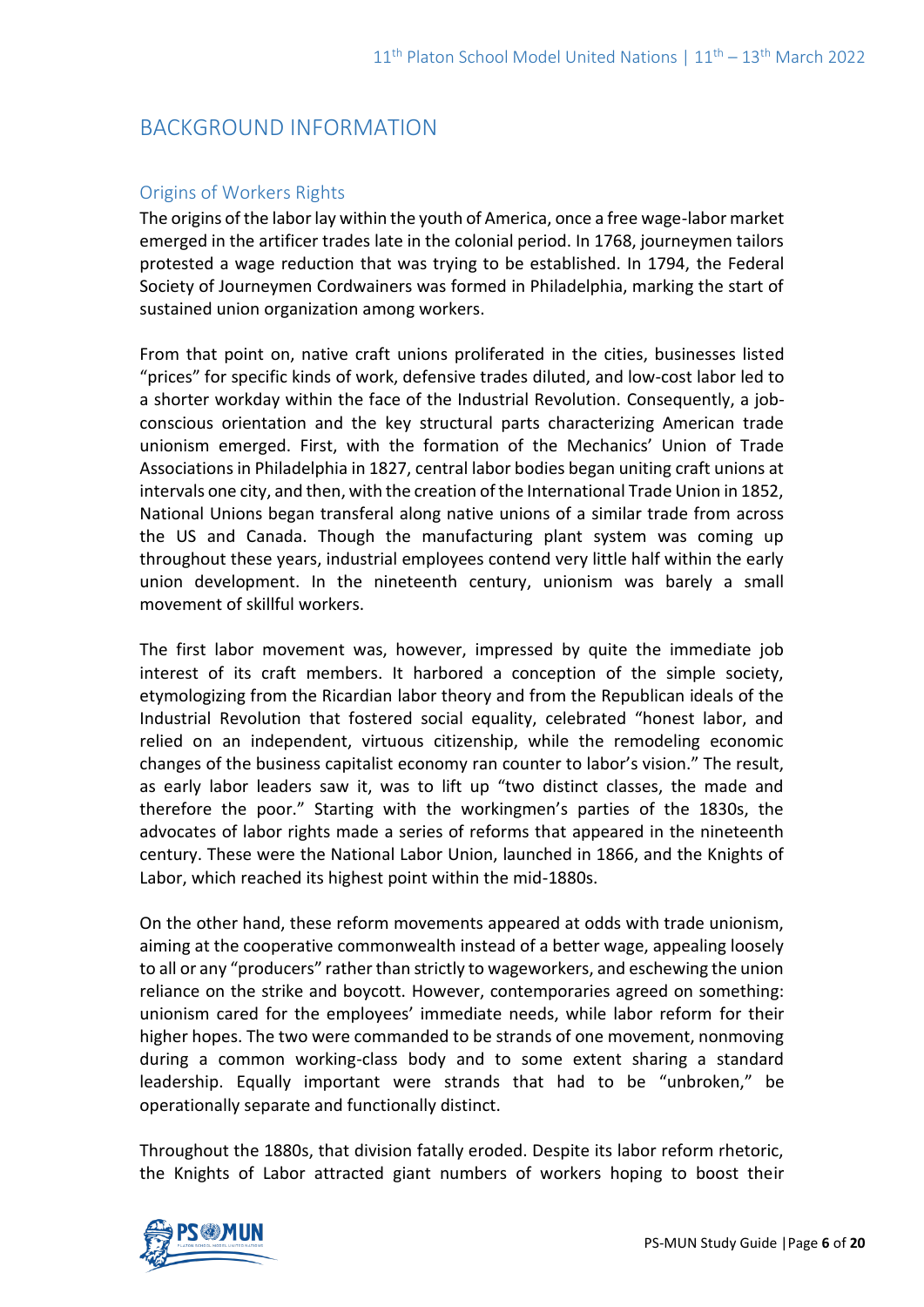immediate conditions. Because the Knights carried on strikes and arranged on industrial lines, the vulnerable national unions demanded that the cluster confine itself to its professed labor reform purposes. Once it refused, they joined in December 1886 to create the yank Federation of Labor (AFL). The new federation marked an opening with the past, for it denied labor reform any more role within the struggles of yankee workers. In part, the assertion of trade union ascendancy stemmed from a plain reality. As economic systems matured, labor reform lost its meaning–hence the confusion and supreme failure of the Knights of Labor, for example. <sup>13</sup>

## Modern history of workers' rights

Even though worker rights and trade unions were already formed before the 20th century, one of the most important events regarding the implementation of better labor conditions in each of the working sectors occurred during this century. This is referencing the creation of the International Labour Organization (ILO), formed in 1919 as part of the League of Nations to protect worker's rights. After WWII, the ILO was incorporated in the United Nations, with the same objective it had when being part of the League of Nations. Along with the incorporation of the ILO in the UN, the Member States wrote down the Universal Declaration of Human Rights (UDHR), an international document adopted by the United Nations General Assembly that collected the rights and freedoms of all human beings. Since this declaration referenced workers' rights, it was a huge advance towards achieving more rights for workers all around the world. For instance, articles 23 and 24 in the UDHR included some of the basis for actual workers' rights, such as "Everyone has the right to work, to free choice of employment, to just and favorable conditions of work and to protection against unemployment. Everyone, without any discrimination, has the right to equal pay for equal work. Everyone who works has the right to just and favorable remuneration ensuring for himself and his family an existence worthy of human dignity, and supplemented, if necessary, by other means of social protection. Everyone has the right to form and to join trade unions for the protection of his/her interests." During the other half of the century and the beginning of the 21st century, the ILO and several other groups, such as trade unions or the International Labor Rights Forum (ILRF) were constantly redefining international labor standards to create legal rights for workers across the world, especially with the pandemic outbreak, which will be referenced later on this paper. In fact, if we are able to focus on the ILRF, workers' rights during the second half of the 20th century were heavily influenced by this organization's mission, since the ILRF seemed to "develop practical and effective tools to assist workers in winning enforcements that are able to protect their basic rights, influencing governments and companies to change working conditions."

<sup>13</sup> History.com Editors. "Labor Movement." *History.com*, A&E Television Networks, 29 Oct. 2009, [https://www.history.com/topics/19th-century/labor.](https://www.history.com/topics/19th-century/labor)

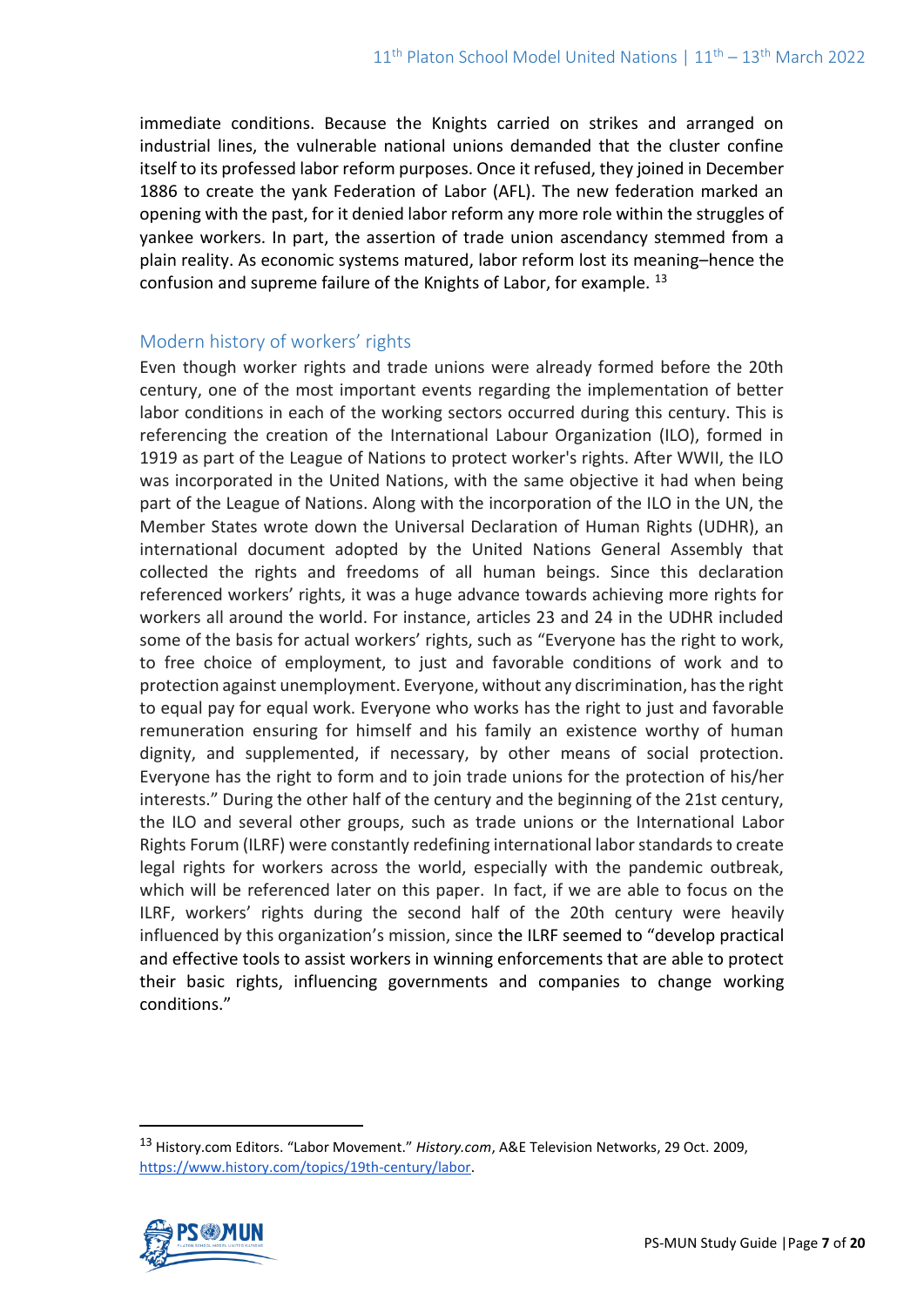## ISSUES ARISING IN REGARD TO LABOR RIGHTS

### Hour limitation

Many work development campaigns advocate for restricting hours in the workplace. The nineteenth century work developments lobbied for an eight-hour day. Specialist promotion bunches have likewise looked to restrict work hours, making a functioning seven day stretch of 40 hours or less norm in numerous nations. A 35-hour week's worth of work was set up in France in 2000, albeit this standard has been extensively debilitated from that point forward. Laborers might concur with bosses to work for longer, however the additional hours are payable extra time. In the European Union the functioning week is restricted to a limit of 48 hours including additional time.

#### Child labor

Work freedoms advocates have additionally attempted to battle child labor. They see youngster work as shady, and regularly monetarily harming. Kid work adversaries contend that kids involved in the labor industry are denied schooling. In 1948 and afterward again in 1989, the United Nations announced that youngsters reserve an option to social insurance.

It is difficult for kids to battle for their rights, particularly at the work environment. People of young age are regularly being under-treated, since employers take advantage of their ability to work overtime and- many times- fear to speak up. An illustration of an industry wherein cases of youngster work prompting serious injury or demise that have been noted are cobalt mining in the DRC just as copper mining in Zambia, where kids were accounted for to be taking an interest in all types of mining to the detriment of their schooling. There is a developing worry that the rising interest for assets that include youngster work for enterprises, for example, the creation of electric vehicle batteries, will just expand work privileges infringement. In India and Pakistan, kids work extended periods of time in different enterprises due to the obligation their folks brought about. Helpless families in some cases depend on their children's pay to pay bills. In Egypt, around 1.5 million children under 14 years of age are working despite the fact that there are youngster protective work laws.<sup>14</sup>

## Workplace conditions

The latest advancements in the field of sustainability and achieving better workplace conditions incorporate a series of measures, such as advancing specialists' privileges and safe working conditions, anticipation of illegal exploitation, and disposal of illicit youngster work from the economically obtained items and administrations. Associations like the U.S. Division of Labor and Department of State have delivered investigations on items that have been distinguished as utilizing youngster work and businesses utilizing or supported by illegal exploitation. Work freedoms are

<sup>&</sup>lt;sup>14</sup> "What Is Forced Labour, Modern Slavery and Human Trafficking (Forced Labour, Modern Slavery and Human Trafficking)." *What Is Forced Labour, Modern Slavery and Human Trafficking (Forced Labour, Modern Slavery and Human Trafficking)*, ILO, [https://www.ilo.org/global/topics/forced-labour/definition/lang--en/index.htm.](https://www.ilo.org/global/topics/forced-labour/definition/lang--en/index.htm)

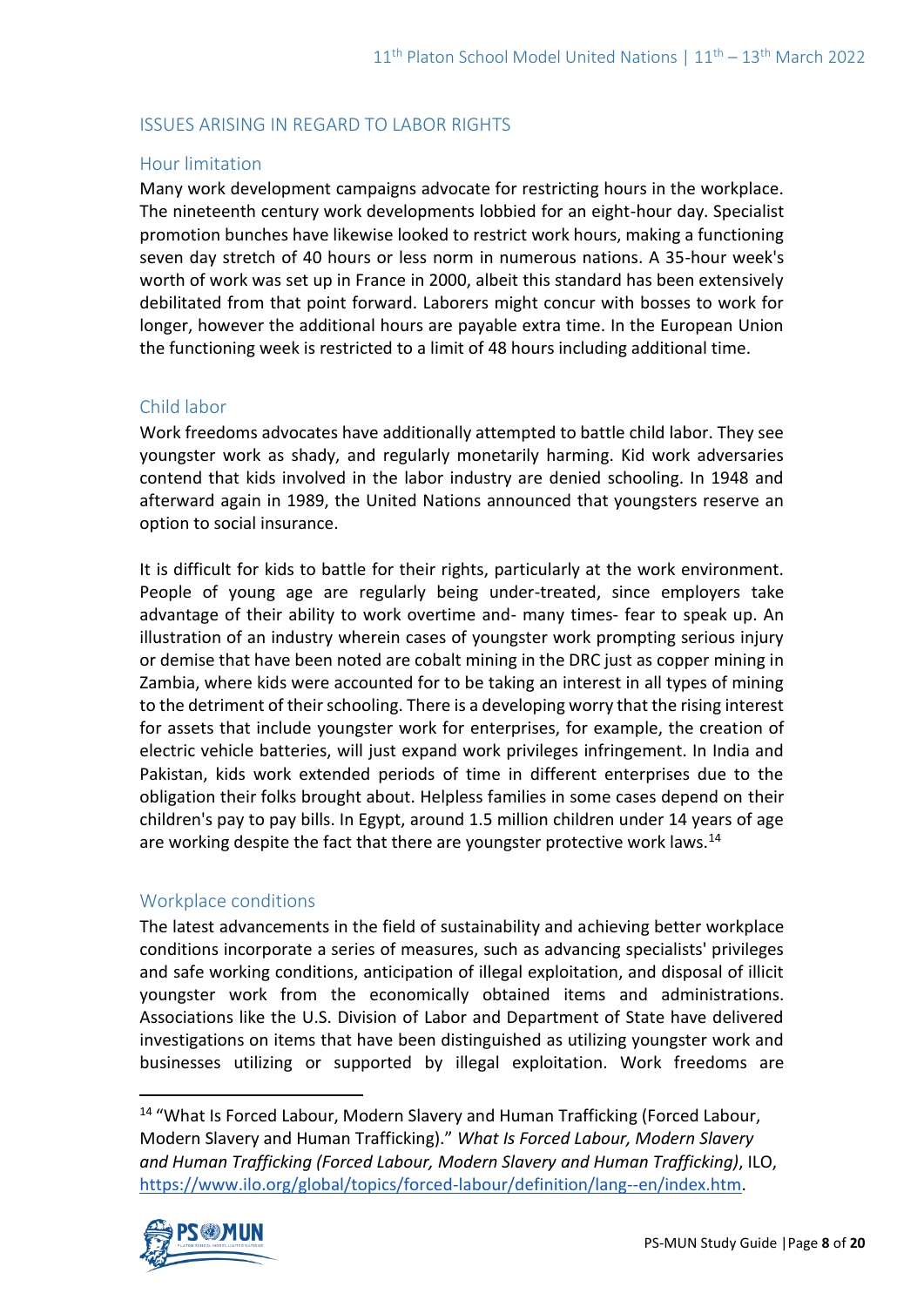characterized universally by sources like the Norwegian Agency for Public Management and Government and the International Finance Corporation execution principles.

#### Minimum wage

The minimum wage permitted by law influences laborers in most low-paid fields of business and has ordinarily been decided against the basis of decreasing destitution. The lowest pay permitted by law gets less help from financial specialists than from the overall population. In spite of many years of involvement and monetary examination, banters about the expenses and advantages of least wages proceed with today.

#### Migrant workers

Different gatherings have incredible philosophical, political, monetary, and passionate interests in issues encompassing the lowest pay permitted by law. For instance, offices that regulate the laws have a personal stake in showing that "their" laws don't create unemployment, as do workers' organizations whose individuals' funds are secured by the lowest pay permitted by law. On the other hand, low-wage businesses, for example, finance the Employment Policies Institute, which has delivered various examinations contradicting the lowest pay permitted by law.

Legitimate traveler laborers are sometimes mishandled. For example, many individuals have confronted various asserted maltreatments in the United Arab Emirates (counting Dubai). Basic liberties have some issues including "delinquency of wages, expanded working hours without extra time remuneration, perilous workplaces bringing about death and injury, terrible day to day environments in labor camps, and keeping of identifications and travel reports by bosses. Regardless of laws against the training, bosses take transient specialists' travel papers. Without their visas, laborers can't switch occupations or get back. These specialists have little response for work manhandles, however conditions have been improving. UAE's labor and social governance assistance minister Ali Abdullah al-Kaabi has embraced various changes to assist with the development of working conditions.

The United Arab Emirates was denounced in a report given in April 2021 by the Democracy Center for Transparency getting down on the country for its maltreatment and segregation of outsiders and ostracizes against Emirati residents. As indicated by DCT, outsiders and ostracizes in the UAE are frequently exposed to discrimination due to sexual orientation and pay separation, racialization, dealing, and constrained work. According to the exploration led by the DCT, these issues stay unreported because of the danger and terrorizing from their bosses, accusing them of employment cutback or manufactured criminal allegations. The segregation and misuse have supposedly proceeded regardless of the facilitating of the Kafala framework in the Emirate.

#### Undocumented workers

The National Labor Relations Act perceives undocumented workers as representatives. Notwithstanding, the high legal dispute Hoffman Plastic Compounds,

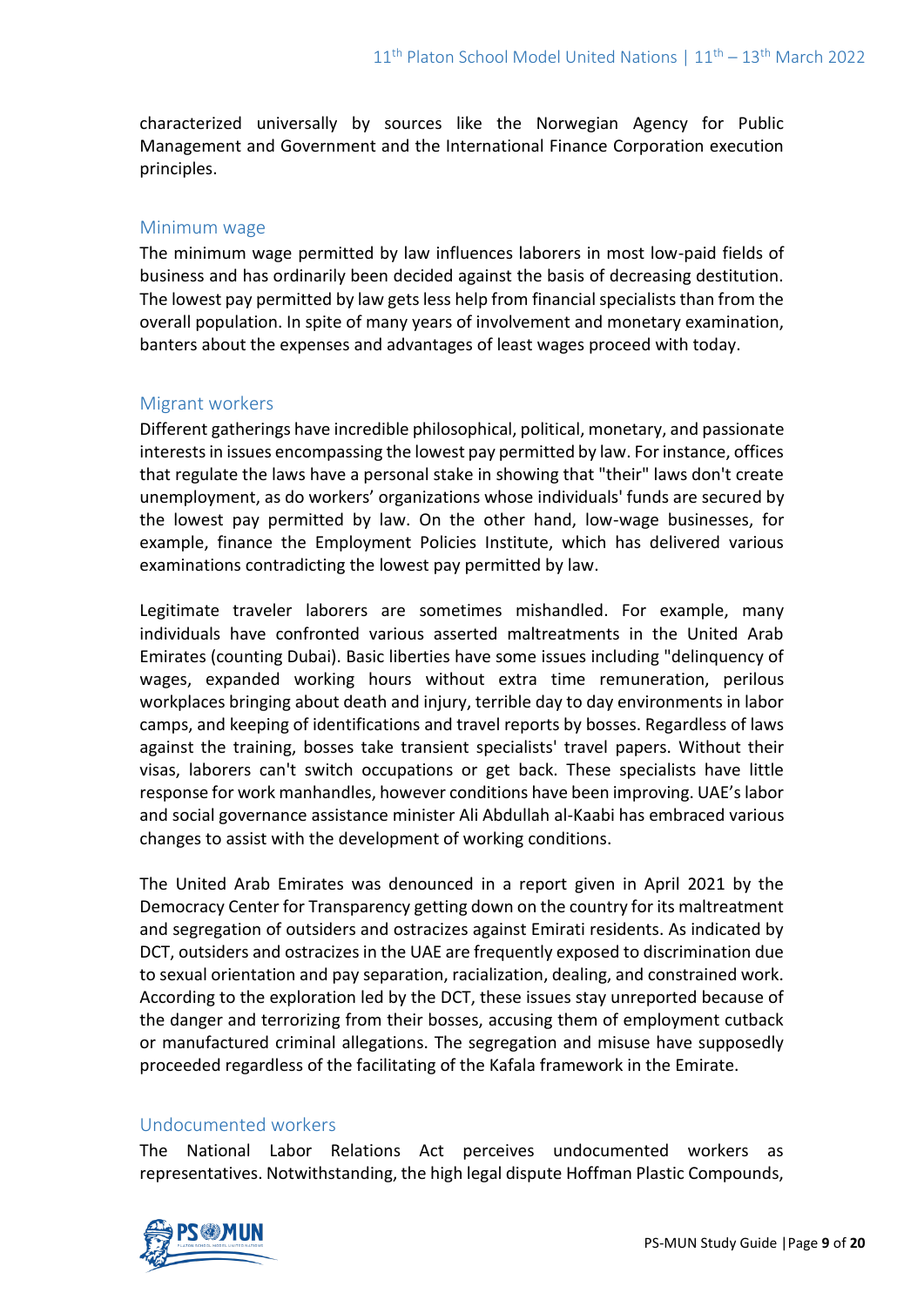Inc. v. NLRB set up that backpay couldn't be granted to unlawfully terminated undocumented representatives because of the Immigration Reform and Control Act of 1986. In this court choice, it was additionally expressed that the U.S. would uphold FLSA and MSPA, regardless of whether or not somebody is recorded. Undocumented laborers additionally still have lawful assurance against segregation dependent on public beginning. The choice of the Hoffman high legal dispute essentially has impacted undocumented workers by keeping them from getting backpay as well as reestablishment.

While no undocumented individual is in fact ready to work in the United States lawfully, undocumented specialists make up 5% of the labor force.<sup>15</sup> In the U.S., individuals who were brought into the world outside of the nation will quite often work in more dangerous positions and have a higher shot at experiencing demise at work. The low compensation areas, which numerous undocumented individuals work in, have the most elevated paces of pay and hour infringement. Gauges guarantee that 31% of undocumented individuals work in assistance occupations. Café work specifically has a 12% pace of undocumented specialists.<sup>16</sup>

Undocumented individuals can and have joined worker's guilds and are even credited by a 2008 paper for "reviving" the work development. Since the NLRA secures undocumented laborers, it ensures their entitlement to arrange. The NLRA rejects laborers that are horticultural, homegrown, self-employed entities, administrative, or connected with their employers. The right to oppose work mishandles was ensured further by a movement change bill in 2013 with the POWER act, which planned to secure representatives who took a stand in opposition to work rehearses from confronting confinement or extradition.<sup>17</sup>

Nonetheless, trade guilds are not really inviting outsider specialists. There have also been conflicts under the surface, within associations. Being a member of the association doesn't really address every one of the necessities of foreigner specialists, and in this way, winning power inside the association is the initial step for settler laborers to address their requirements.

Settler laborers regularly activate past associations, by battling in their networks on multifaceted issues of movement, segregation, and police unfortunate behavior.

[tank/2017/03/16/immigrants-dont-make-up-a-majority-of-workers-in-any-u-s-industry/.](https://www.pewresearch.org/fact-tank/2017/03/16/immigrants-dont-make-up-a-majority-of-workers-in-any-u-s-industry/)

<sup>16</sup> Montecinos, C. (n.d.). Release: TPS is critical to tackling the root causes of ... Press Release. Retrieved February 20, 2022, from [https://cissar.com/2022/01/18/release-tps-is-critical-to-tackling](https://cissar.com/2022/01/18/release-tps-is-critical-to-tackling-the-root-causes-of-migration-in-the-americas-argues-new-cap-issue-brief/)[the-root-causes-of-migration-in-the-americas-argues-new-cap-issue-brief/](https://cissar.com/2022/01/18/release-tps-is-critical-to-tackling-the-root-causes-of-migration-in-the-americas-argues-new-cap-issue-brief/)

<sup>&</sup>lt;sup>17</sup> Guide on Article 6 of the European Convention on Human Rights. (n.d.). Retrieved February 20, 2022, from [https://www.echr.coe.int/documents/guide\\_art\\_6\\_criminal\\_eng.pdf.](https://www.echr.coe.int/documents/guide_art_6_criminal_eng.pdf)



<sup>&</sup>lt;sup>15</sup> DeSilver, D. (2020, May 30). No U.S. industry employs mostly immigrant workers. Pew Research Center. Retrieved February 20, 2022, from [https://www.pewresearch.org/fact-](https://www.pewresearch.org/fact-tank/2017/03/16/immigrants-dont-make-up-a-majority-of-workers-in-any-u-s-industry/)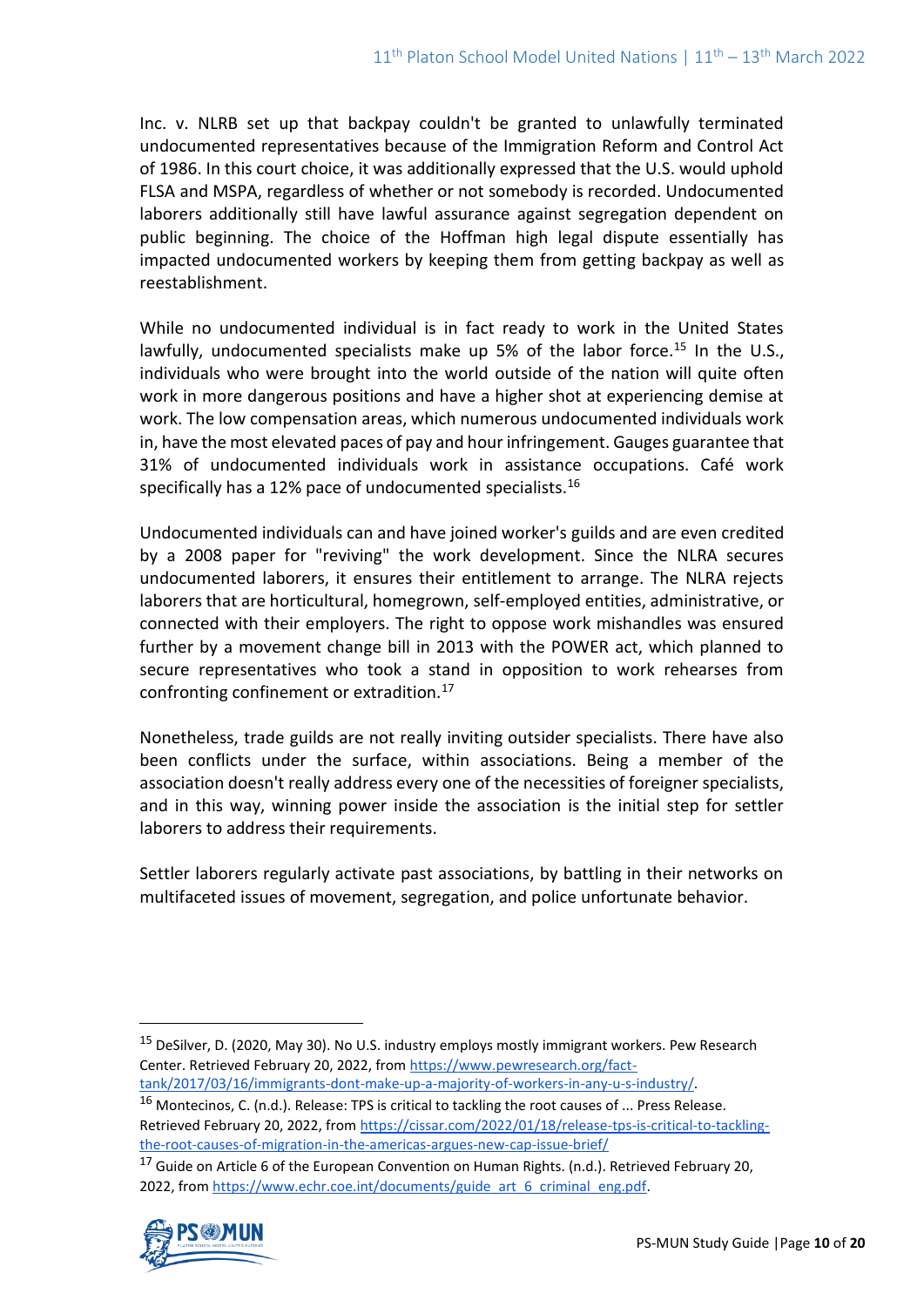### THE EFFECT OF GLOBALIZATION ON WORKERS' RIGHTS

Changing globalization will require participation within the country as well as at the worldwide level. It proposes political specialists to "reestablish their thoughtfulness regarding worldwide fortitude".

Advocates for Labor Privileges have been worried about what globalization can mean for work freedoms in various nations. A few worldwide offices and worldwide partnerships see solid implementation will restrict a country's financial development. As organizations re-appropriate their work to laborers from lower-wage nations, state run administrations will loosen up their guidelines in organizations. Thus, Less Economically Developed Countries (LEDCs) execute a lower work rights standard to rival different nations.

By having numerous nations consent to arrangements and deals, work freedoms can be ensured across the globe. Nonetheless, a few nations have signed some resolutions despite the fact that they are not intending to maintain labor rights. In any case, some contend that globalization and future resolutions can further develop the implementation of worker's rights.

## THE EFFECT OF THE COVID-19 PANDEMIC ON WORKERS' RIGHTS

Digitalisation and advanced instruments have brought numerous valuable open doors, both in our own lives and work. Throughout the last two years, people have had the option of working online, having more adaptable working time, increasing their efficiency and decreasing crucial time spent on transportation.

During the pandemic, advanced instruments for work purposes have saved incalculable lives and organizations and aided huge numbers of laborers telecommuting. One out of three laborers began telecommuting over the most recent two years. Many organizations, for example, Twitter, Facebook and Spotify have openly reported a drawn-out shift to super durable telecommuting while at the same time asserting that office centricity is important for the past; reviews show that 80% of European bosses require or are thinking about more representatives to work remotely once the pandemic is finished.<sup>18</sup>

The eventual fate of work is still uncertain, and post-pandemic more crossover working examples are probably going to arise, with higher levels of remote working than before the COVID-19 emergency. The pandemic has in a general sense changed the manner in which we work and sped up another computerized pattern that will challenge the current working models and examples, including the crucial freedoms of laborers.

For that reason, we should focus on any potential dangers, disadvantages and destructive incidental effects, like escalated work and broadened working hours. This

<sup>18</sup> "What Is Teleworking? Definition and Meaning." *Market Business News*, Market Business News, 7 May 2021, [https://marketbusinessnews.com/financial](https://marketbusinessnews.com/financial-glossary/teleworking-definition-meaning/)[glossary/teleworking-definition-meaning/.](https://marketbusinessnews.com/financial-glossary/teleworking-definition-meaning/)

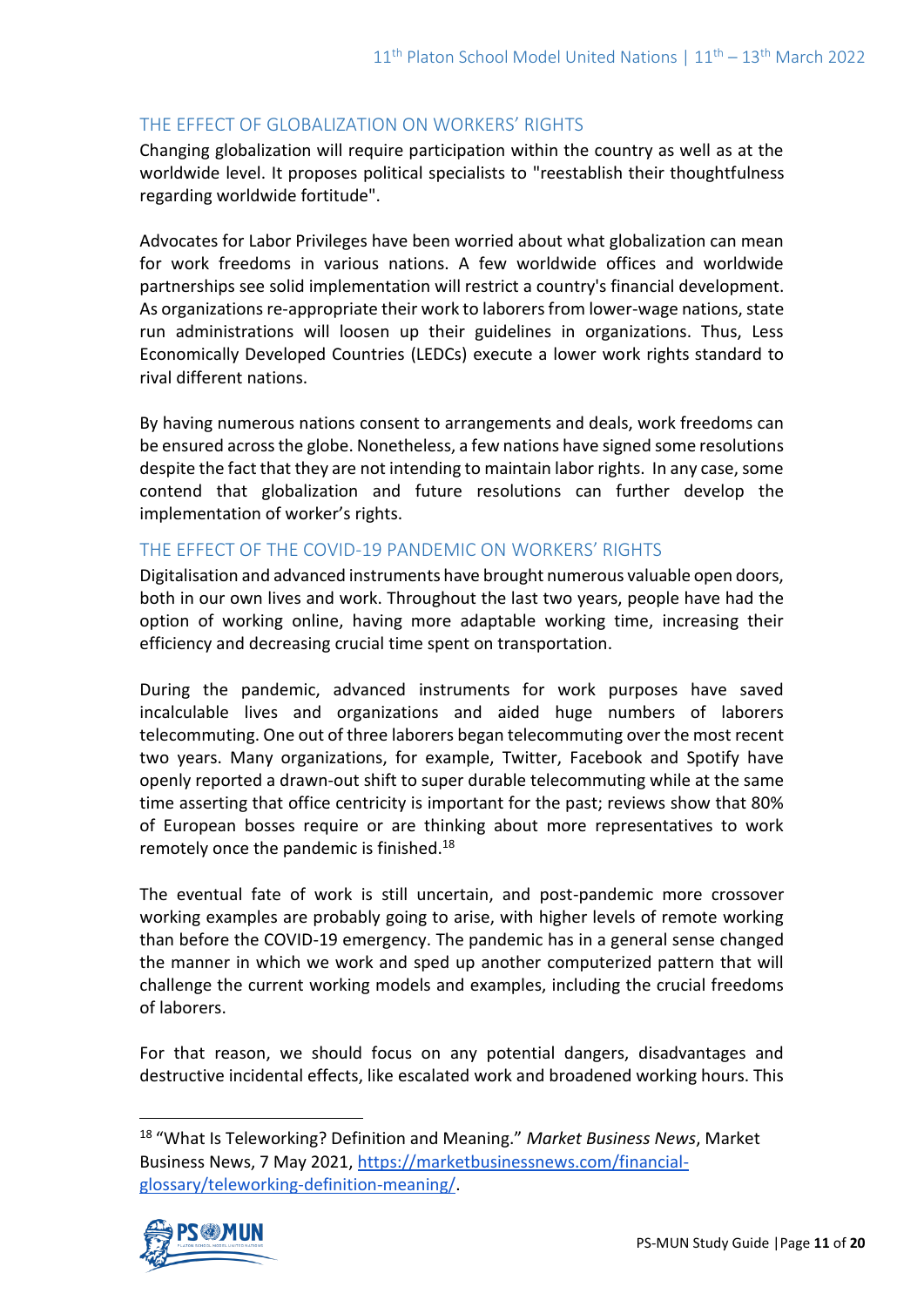new "advanced stoutness" has made the new peculiarities of being "over-associated" and "consistently on culture". Inconvenient impacts should be visible on laborers' crucial privileges, reasonable working conditions, reasonable compensation, working time and balance between serious and fun activities, wellbeing and security at work, and sex uniformity.

One major issue is that specialists are called to react to work messages, calls and messages long after their day or week has finished. The steady tension on laborers to be accessible whenever can frequently be additionally exasperated, assuming the hierarchical culture at work boosts representatives to acknowledge weighty responsibilities and put in extra time, regularly neglected. This influences the balance between serious and fun activities, prompting clashes among work and home life, lacking rest and medical issues like business related pressure and rest issues.

## WORKING CONDITIONS IN THE MODERN WORKPLACE

Apart from the new series of changes that arrived with the pandemic, another problem has appeared with the new digital technologies is employee monitoring and surveillance.

The fact that technology is present in a majority of workplaces has made this issue become quite controversial with the implementation of video cameras to monitor the employees' and businesses' activity. If businesses and organizations adhere to the legislations and measures- that have already been introduced in this study guide- then they can legally monitor their workers given that these recordings are work related and all employees are aware of being monitored. There is, however, a fine line between monitoring employees in hopes of advancing productivity and violating both their human and labor rights. Many workers believe that their rights are being infringed with these modern technologies and that they need the approval of a UN legislation.

To provide some efficient solutions, it is essential that there is a worldwide definition of surveillance and the different types of surveillance, so as to be able to differentiate the crucial limits of respecting the workers' rights.

## MAJOR COUNTRIES AND ORGANIZATIONS INVOLVED

#### Austria

The minimum wage depends on the working sector, therefore it is specified and agreed after collective bargaining between employers and employees. Some measures in relation to the inclusion of disabled workers and the high amount of paid holidays have made Austria have some of the best employment laws.

#### Belgium

Belgium has implemented many legislations that aid to protect its workers. For instance, there is no set minimum wage, so different sectors decide what the

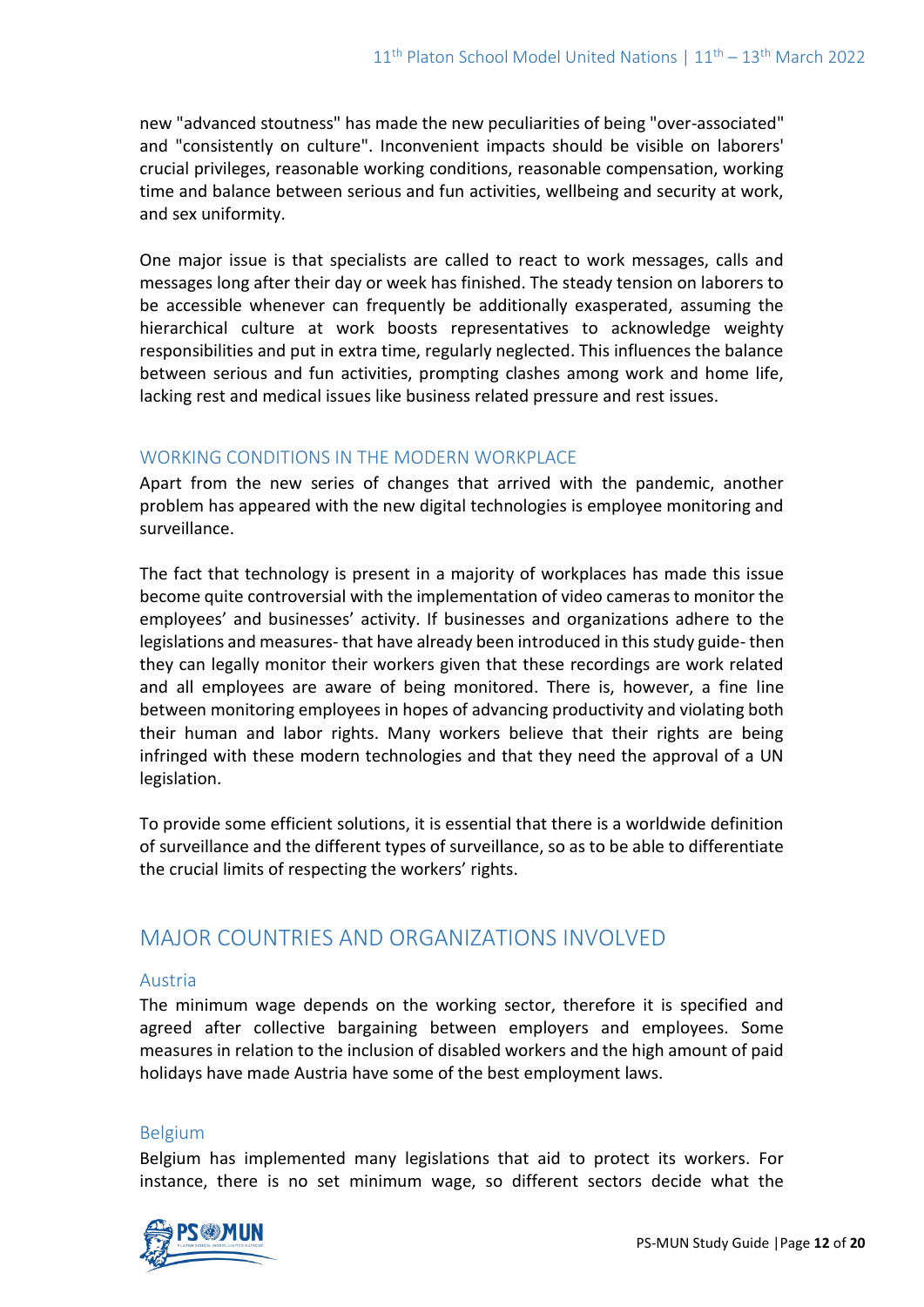minimum wage should be per worker and compared to other European countries, Belgium has the highest wages.

#### Denmark

There is no cross-sector minimum wage, thus, the wages and salaries of workers are decided via collective agreements, to improve the workers' conditions. Laws in Denmark do not allow any kind of discrimination in terms of hiring specific workers or terminating contracts because workers are a part of trade unions, therefore this aspect is much more regulated.

#### Finland

Finland is a country known for its employee-friendly employment laws, such as the number of parental leave days offered to workers, 164 days. Finland also allows freedom for workers to create and join trade unions by promoting a healthy environment at work. Even though there is no minimum wage system, workers are encouraged to come up with fair collective agreements with each of the sectors, like it is done in Denmark.

#### International Labor Organization (ILO)

The only tripartite U.N. agency. Since 1919, "the ILO brings together governments, employers and workers of 187 Member States, to set labor standards, develop policies and devise programmes promoting decent work for all women and men. ILO is the unique tripartite structure of the UN that gives an equal voice to workers, employers and governments to ensure that the views of the social partners are closely reflected in labor standards and in shaping policies and programmes."

## United Nations Guiding Principles (UNGP) and UNGP to Gender Guidance

United Nations Guiding Principles on Business and Human Rights endorsed by the UN Human Rights Council in June 2011 as amended from time to time. World's first comprehensive guidance for companies to report on how they respect human rights.

Special branch of the UNGP focused on gender inequality. Moreover, the United Nations Guiding Principles on Business and Human Rights (UNGPs), which were unanimously endorsed by the Human Rights Council in June 2011. They are the global authoritative standards to "prevent, mitigate and remediate business-related adverse human rights impacts." <sup>19</sup>

## Agenda 2030 and SDGs

The Sustainable Development Goals are a universal call to action to end poverty, protect the planet and improve the lives and prospects of everyone, everywhere. "The 17 Goals were adopted by all UN Member States in 2015, as part of the 2030 Agenda

<sup>19</sup> "UNGP Definition." *Law Insider*, Law Insider, [https://www.lawinsider.com/dictionary/ungp.](https://www.lawinsider.com/dictionary/ungp)

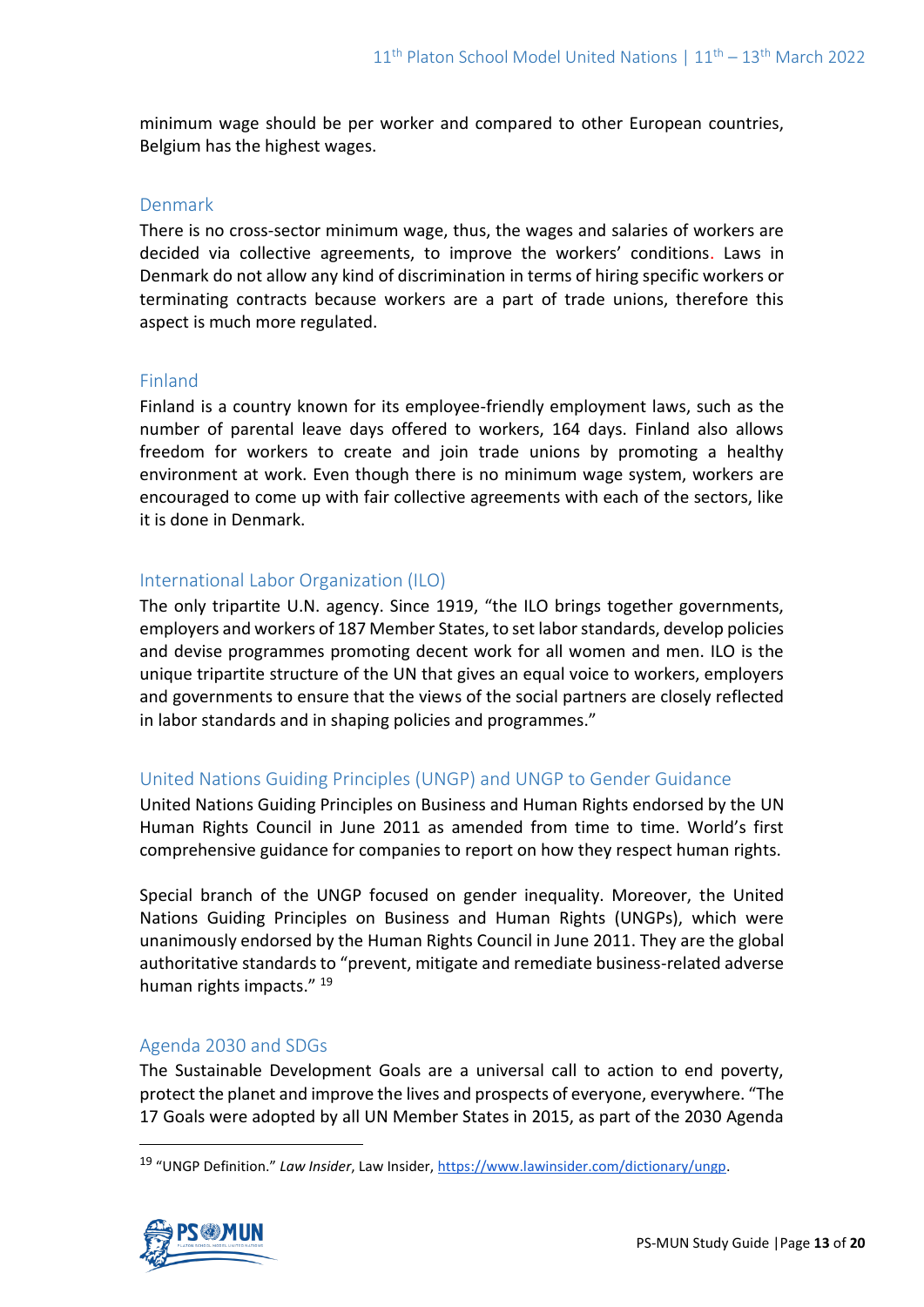for Sustainable Development which set out a 15-year plan to achieve the Goals." These goals include improving working conditions worldwide. <sup>20</sup>

## The International Labor Rights Forum (ILRF)

Since 1986, the ILRF has been seeking solutions to the issues of worker rights and labor standards around the world. The ILRF has monitored through these years the enforcement of the labor laws that have been put into practice by governments. In addition, it has developed other means to protect workers' rights by participating with NGOs all around the world <sup>21</sup>. Basically, the ILRF is a nonprofit organization that works on labor rights. Tries to achieve dignity and justice for workers around the world. Fights for workers' rights and tries to defend workers around the world. This organization will be further explained in the next sections of the paper.

| <b>Date of Event</b> | <b>Description of event</b>                                 |
|----------------------|-------------------------------------------------------------|
| August 3, 1981       | President Reagan fires striking air traffic controllers     |
| May 22, 1988         | US Congress passes the Worker Adjustment and Retraining     |
|                      | <b>Notification Act</b>                                     |
| July 26, 1990        | Bush signs the Americans with Disabilities Act              |
| February 5, 1993     | Clinton signs the Family and Medical Leave Act              |
| October 2, 1997      | European Employment Strategy (EES)                          |
| November 1, 2006     | Creation of the International Trade Union Confederation     |
| January 29, 2009     | Obama signs the Lilly Ledbetter Fair Pay Act                |
| November 28, 2009    | The Fair Work Act 2009 (FW Act) and the Fair Work           |
|                      | Regulations 2009                                            |
| July 16, 2014        | UK Modern Slavery Act 2015 (MSA)                            |
| January 1, 2015      | Sustainable Development Goals (Goal 8)                      |
| April 26, 2017       | legislators substantially reformed the<br>1943<br>Brazilian |
|                      | Consolidation of Labor Laws with the passing of Law No.     |
|                      | 13,467/2017.                                                |
| August 30, 2018      | Rwanda's New Labor Code 2018                                |
| June, 2019           | International Labor Conference adopts a new Convention and  |
|                      | Recommendation on workers' rights                           |
| January 21, 2021     | Resolution on the Right to Disconnect                       |
| December, 2021       | European Union Regulation of Labor Rights                   |

## TIMELINE OF EVENTS

<sup>21</sup> "History." *Global Labor Justice-International Labor Rights Forum*, Labor Rights, 29 Oct. 2018, [https://laborrights.org/about/history.](https://laborrights.org/about/history) 



<sup>20</sup> "The Sustainable Development Agenda - United Nations Sustainable Development." *United Nations*, United Nations, [https://www.un.org/sustainabledevelopment/development-agenda/.](https://www.un.org/sustainabledevelopment/development-agenda/)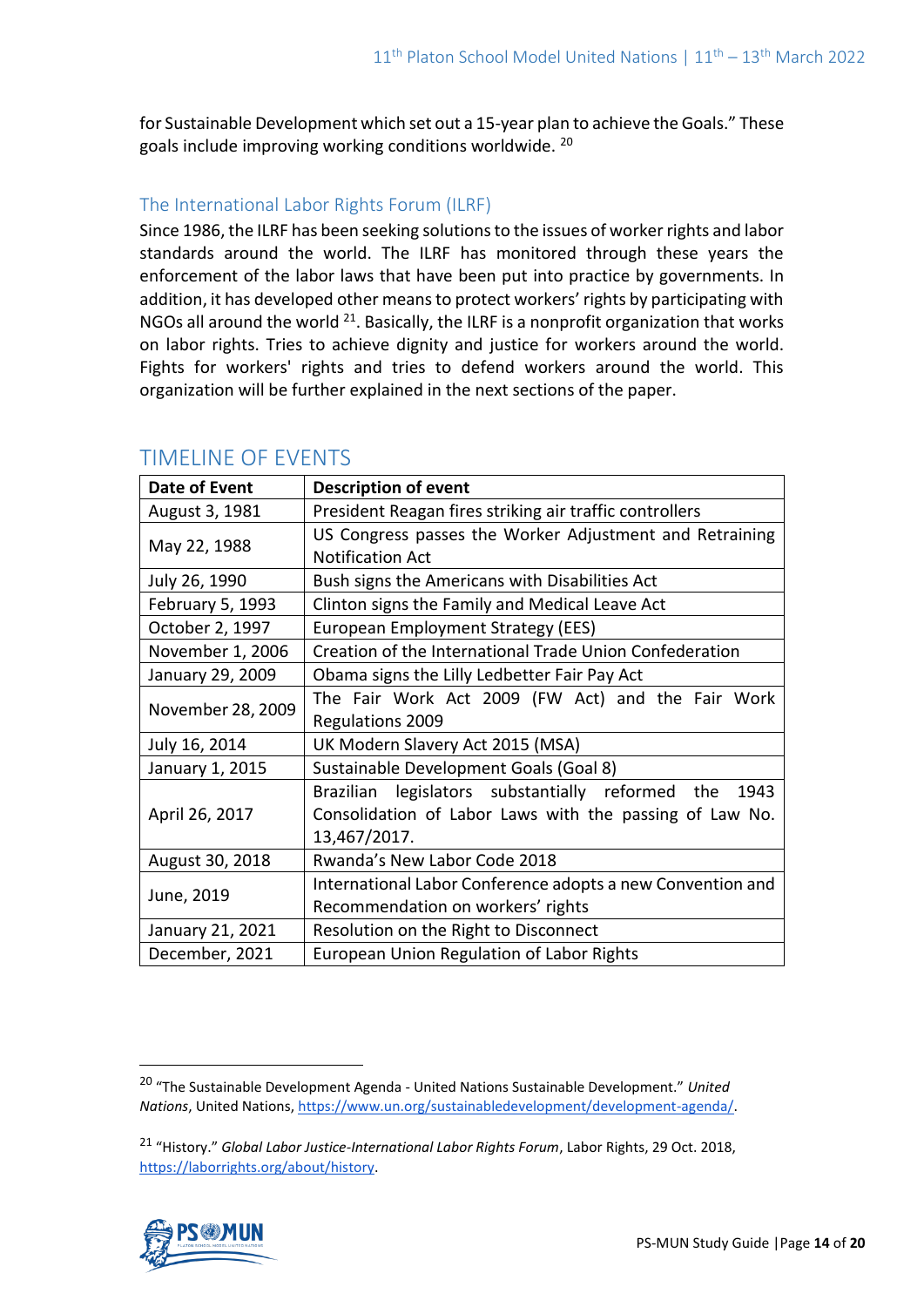# PREVIOUS ATTEMPTS TO SOLVE THE ISSUE

## European Employment Strategy

The European Employment Strategy is built around priority themes under the four pillars of employability, entrepreneurship, adaptability and equal opportunities, and serves as an example to follow by nations that both do and do not pertain to the European Union. It has been constantly redefined since its application in 1997 in the Treaty of Amsterdam and follows the integrated strategy for employment launched at the Essen European Council in December 1994.<sup>22</sup>

## Fair Work Act 2009

Main legislation governing the employee/employer relationship in Australia. Provides a safety net of minimum entitlements, enable flexible working arrangements and fairness at work and prevent discrimination against employees. The Fair Work Act is one of the key Commonwealth statutes governing the employment of all workers. It provides for terms and conditions of employment and sets out the rights and responsibilities of employees, employers and employee organisations in relation to that employment. It regulates "national system" employers and employees. Employment that is not covered under the national industrial relations system remains regulated by the relevant state industrial relations systems. However, some entitlements under the Fair Work Act extend to non-national system employees.<sup>23</sup>

## UK Modern Slavery Act 2015 (MSA)

Established three criminal offences: "Slavery, servitude and forced or compulsory labour, human trafficking and committing any offence with the intent to commit human trafficking". The UK Modern Slavery Act provides company employees and managers with direct responsibility for supply chain management, training on human trafficking and slavery, particularly with respect to mitigating risks within the supply chains of products.<sup>24</sup>

## Brazilian Labor Reform

In 2017, Brazilian legislators substantially reformed the 1943 Consolidation of Labor Laws with the passing of Law No. 13,467/2017. It was a significant change in the country's Consolidation of Labor Laws. According to the government, the goal of the

<sup>&</sup>lt;sup>24</sup> Queen's Printer of Acts of Parliament. (n.d.). Modern slavery act 2015. Legislation.gov.uk. Retrieved February 20, 2022, fro[m https://www.legislation.gov.uk/ukpga/2015/30/contents/enacted.](https://www.legislation.gov.uk/ukpga/2015/30/contents/enacted)



<sup>&</sup>lt;sup>22</sup> European Employment Strategy. European employment strategy - Employment, Social Affairs & Inclusion - European Commission. (n.d.). Retrieved February 20, 2022, from [https://ec.europa.eu/social/main.jsp?catId=101&langId=en.](https://ec.europa.eu/social/main.jsp?catId=101&langId=en)

<sup>&</sup>lt;sup>23</sup> Fair work act 2009. Fair Work Act 2009. (n.d.). Retrieved February 20, 2022, from [https://www.legislation.gov.au/Details/C2017C00323.](https://www.legislation.gov.au/Details/C2017C00323)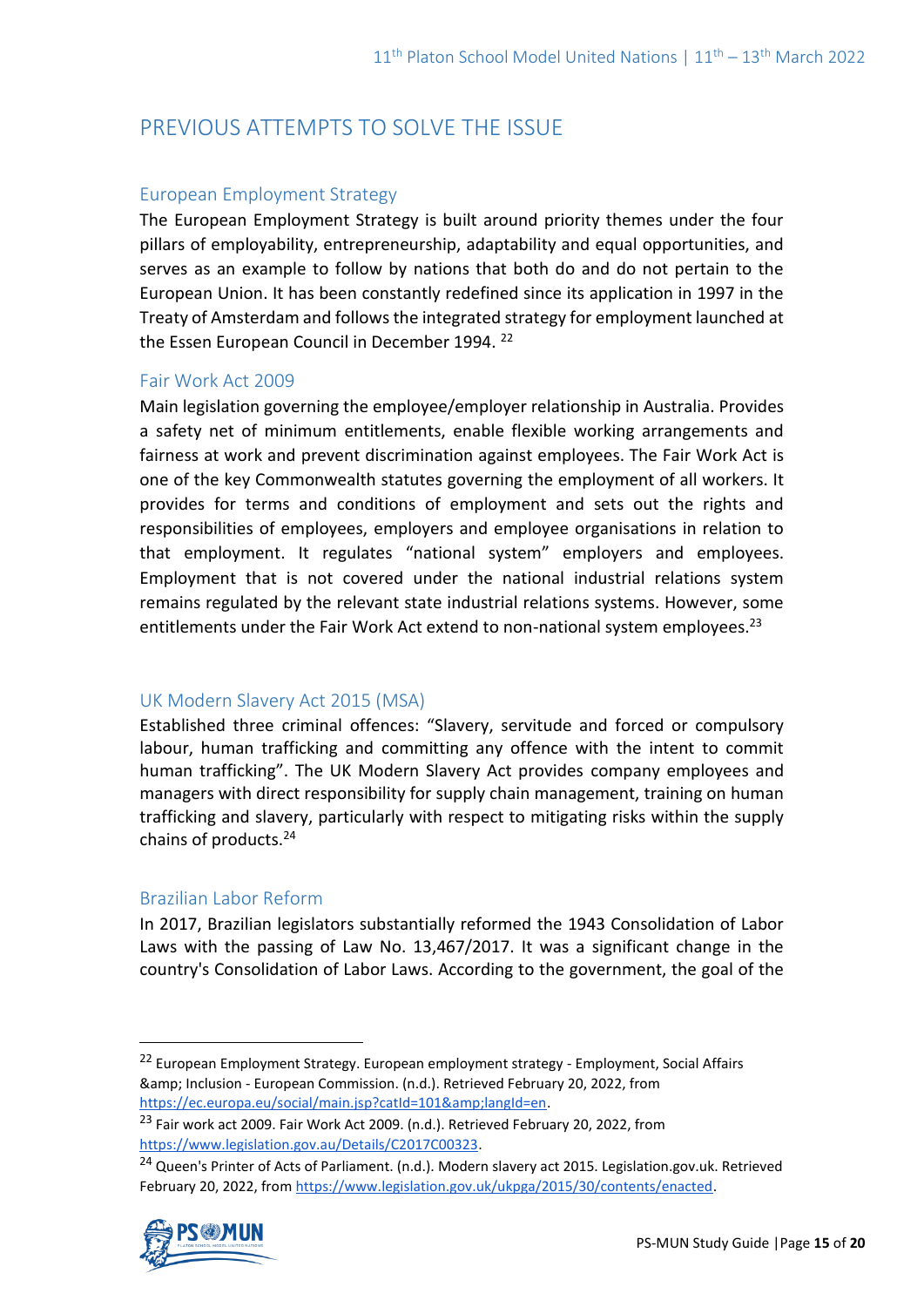reform was to combat unemployment and the economic crisis the country was experiencing at that time.<sup>25</sup>

#### Rwanda's New Labor Code

In August/September 2018, Rwanda's New Labor Code (law n°66/2018 of 30/08/2018 regulating labor in Rwanda) was approved, enacting new changes in working conditions. The fundamental changes of the new Labor Law remember arrangements for business relations dependent on work contracts between a representative and a business in the private area, arrangements overseeing legally binding staff in the Public Sector. In this new law, the minimum age for admission to business stays at sixteen with the exemption where "a kid matured somewhere in the range of thirteen and fifteen years is permitted to perform just light works with regards to apprenticeship which was not in the revoked law." This New Labor Code gives additional endorsements to people or private organizations utilizing youngsters in unsafe works.<sup>26</sup>

#### European Union regulation of labor rights

Series of measures established by the EU that indicate that every EU worker must live in a nation where a certain minimum of rights are respected. These rights include providing health and safety at work, equal opportunities for women and men, protection against discrimination and labor laws. It is being constantly redefined.

#### Resolution on the Right to Disconnect

In response to teleworking, on 21 January 2021, the European Parliament adopted a Resolution on the Right to disconnect. In the Resolution, the Parliament called on the European Commission to adopt a common legislation on the Right to Disconnect (R2D) and a separate legal framework for teleworking due to the pandemic. The Parliament considers this right to be fundamental, and which must form an integral part of new working patterns in the digital age. $27$ 

The R2D can be described as "the right of citizens to switch off their digital devices after work without facing negative consequences for not responding to communications from bosses, colleagues or clients. And at the same time, employers should also not require or pressure workers to be directly or indirectly available outside their working time."

#### Goal 8 of the UN Sustainable Development Goals

Goal 8 of the UN Sustainable Development Goals is "Decent Work and Economic Growth," aimed at "promoting sustained, inclusive and sustainable economic growth, full and productive employment and decent work for all". The ILO has highlighted how

<sup>&</sup>lt;sup>27</sup> EU parliament resolution on the right to disconnect. IOE. (1970, February 1). Retrieved February 20, 2022, from [https://ioewec.newsletter.ioe-emp.org/industrial-relations-and-labour-law-february-](https://ioewec.newsletter.ioe-emp.org/industrial-relations-and-labour-law-february-2021/news/article/eu-parliament-resolution-on-the-right-to-disconnect)[2021/news/article/eu-parliament-resolution-on-the-right-to-disconnect.](https://ioewec.newsletter.ioe-emp.org/industrial-relations-and-labour-law-february-2021/news/article/eu-parliament-resolution-on-the-right-to-disconnect)



<sup>&</sup>lt;sup>25</sup> Brazilian labor reform. Insights | Jones Day. (n.d.). Retrieved February 20, 2022, from [https://www.jonesday.com/en/insights/2017/12/brazilian-labor-reform-reshaping-the](https://www.jonesday.com/en/insights/2017/12/brazilian-labor-reform-reshaping-the-employeremployee-relationship)[employeremployee-relationship.](https://www.jonesday.com/en/insights/2017/12/brazilian-labor-reform-reshaping-the-employeremployee-relationship)

<sup>&</sup>lt;sup>26</sup> A New Labour Law has been published. MIFOTRA. (n.d.). Retrieved February 20, 2022, from [https://www.mifotra.gov.rw/news-detail/a-new-labour-law-has-been-published.](https://www.mifotra.gov.rw/news-detail/a-new-labour-law-has-been-published)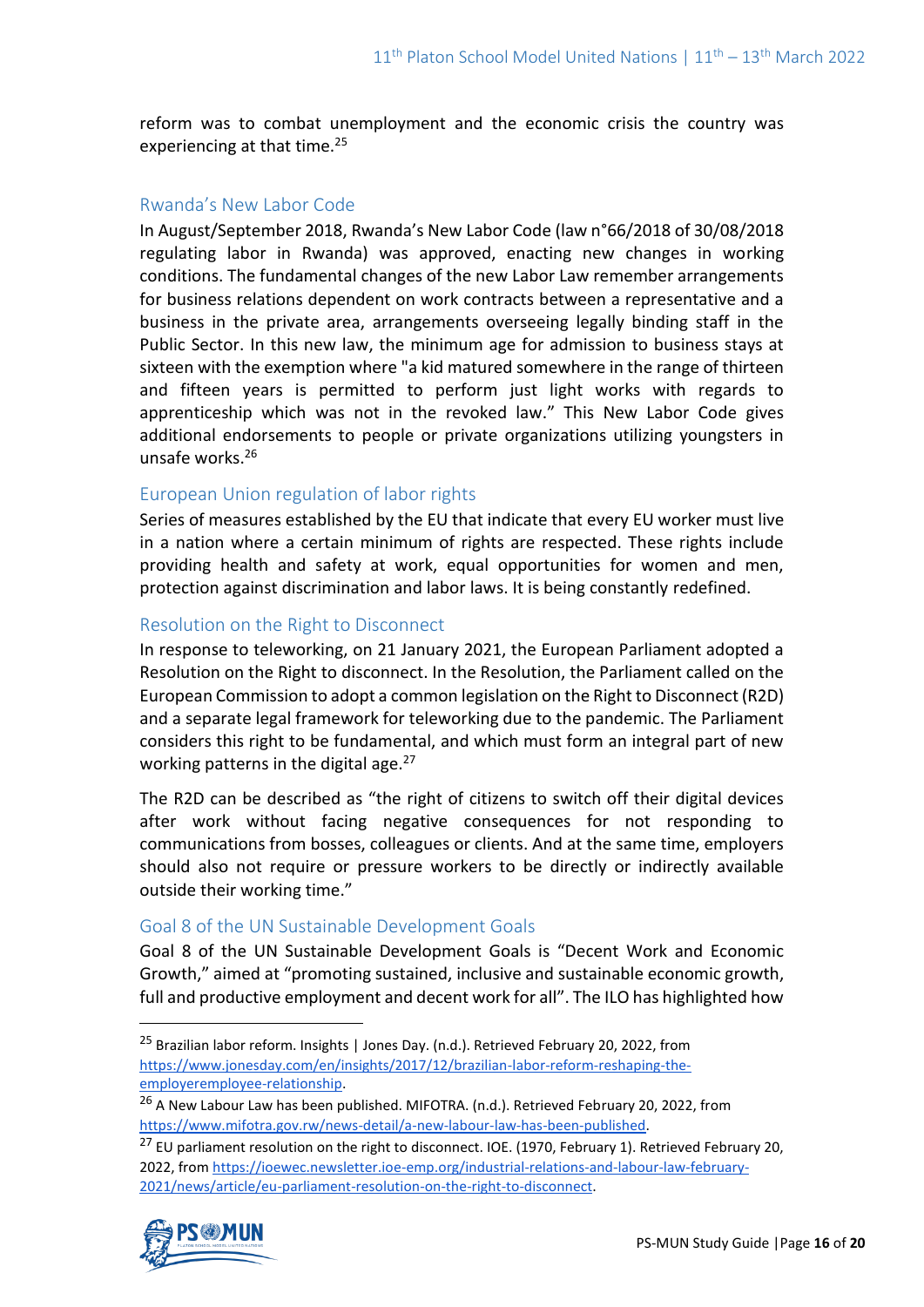decent work is central to sustainable development, therefore, all Member States seek to accomplish this issue with their labor policies. Generally speaking, this goal tries to achieve economic growth through the improvement of working conditions and rights throughout the world.

## POSSIBLE SOLUTIONS

To sum up, the chair encourages delegates to find possible solutions for this topic, as there are many ways this issue can be tackled and approached.

## Previous documents and lack of transparency

It is more than suggested that all delegates research many sources that have been provided in this report, such as the previous UN resolutions their countries have participated in, the ILRF annual reports on working conditions around the world, and all the UN bodies or NGOs that are collaborating in solving some of the issues that are present in the labor market. Some of these include the lack of transparency small and large businesses may have relating to their workers' conditions, so the inclusion of organizations and trade unions more dedicated towards investigating these failures of communication in firms will be an interesting topic to explore.

## COVID-19 Safe Spaces

Due to the fact that this conference consists in redefining modern solidarity, delegates must also be able to demonstrate how working conditions have evolved through the pandemic, therefore, the resolutions should give efficient solutions that are adequate to the current circumstances, such as investigating the effect the pandemic had on large scale companies or on any of the labor sectors. For instance, coming up with solutions that are able to adapt to the current sanitary situation, such as contributing to creating COVID-19 safe workspaces or resuming all the measures or resolutions that have been paralyzed due to the pandemic, which were seeking to advance worker rights around the world through the creation of new UN funded organizations.

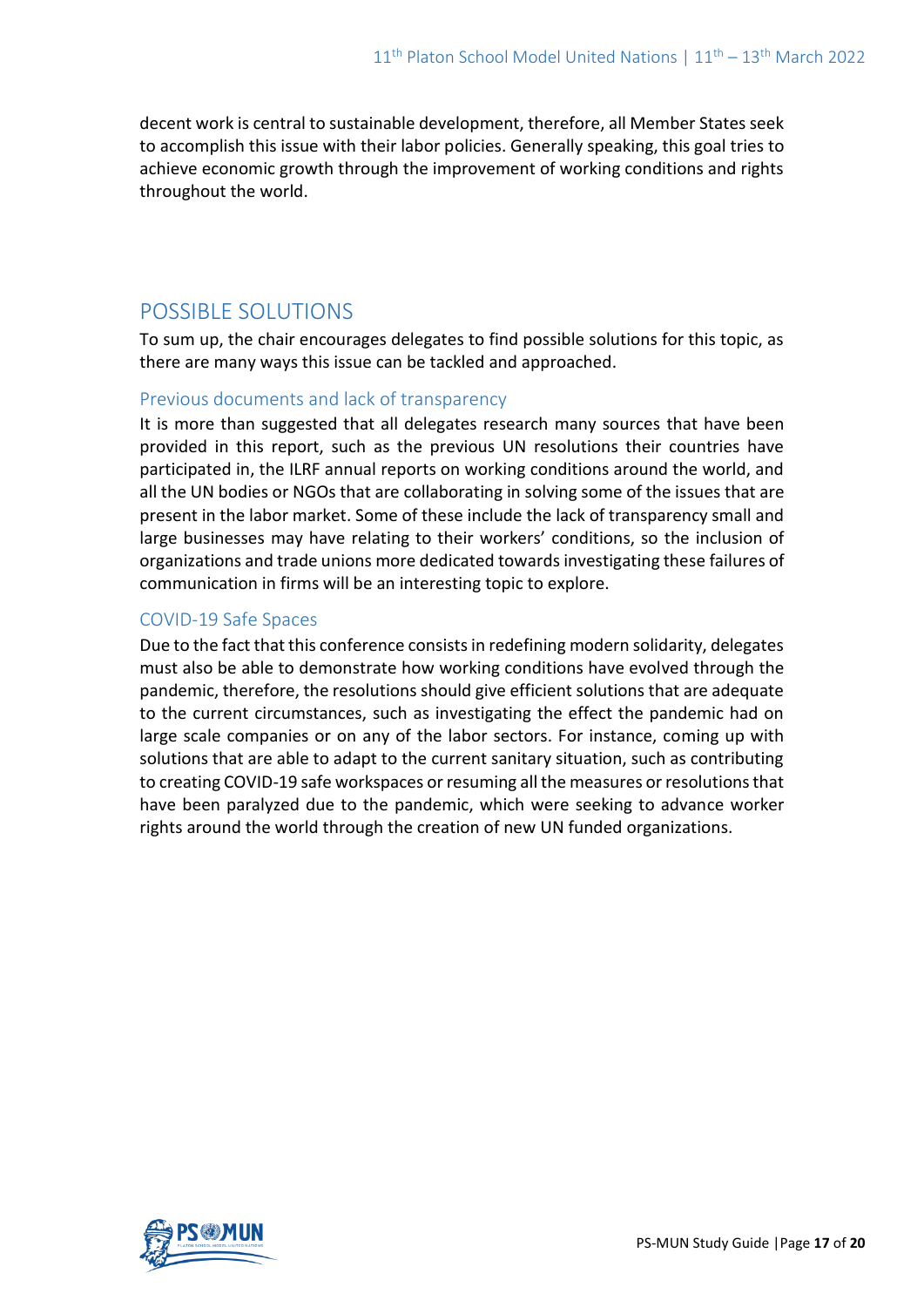## BIBLIOGRAPHY

"Conventions and Recommendations." *Conventions and Recommendations*, ILO, [https://www.ilo.org/global/standards/introduction-to-international-labour](https://www.ilo.org/global/standards/introduction-to-international-labour-standards/conventions-and-recommendations/lang--en/index.htm)[standards/conventions-and-recommendations/lang--en/index.htm.](https://www.ilo.org/global/standards/introduction-to-international-labour-standards/conventions-and-recommendations/lang--en/index.htm)

"Employee Rights." *Significado De EMPLOYEE RIGHTS En El Diccionario Cambridge Inglés*, [https://dictionary.cambridge.org/es/amp/ingles/employee-rights.](https://dictionary.cambridge.org/es/amp/ingles/employee-rights)

History.com Editors. "Labor Movement." *History.com*, A&E Television Networks, 29 Oct. 2009, [https://www.history.com/topics/19th-century/labor.](https://www.history.com/topics/19th-century/labor)

"History." *Global Labor Justice-International Labor Rights Forum*, Labor Rights, 29 Oct. 2018, [https://laborrights.org/about/history.](https://laborrights.org/about/history)

Kenton, Will. "What Is Collective Bargaining?" *Investopedia*, Investopedia, 7 Oct. 2021, [https://www.investopedia.com/terms/c/collective-bargaining.asp.](https://www.investopedia.com/terms/c/collective-bargaining.asp)

"National Wage Regulations - Legislation - Higher Business Management Revision - BBC Bitesize." BBC News, BBC, [https://www.bbc.co.uk/bitesize/guides/zdnjhbk/revision/4.](https://www.bbc.co.uk/bitesize/guides/zdnjhbk/revision/4)

*Resolutions Adopted by the International Labour Conference (1919 - 2019)*, ILO, 23 Nov. 2015, [https://www.ilo.org/global/about-the-ilo/how-the-ilo](https://www.ilo.org/global/about-the-ilo/how-the-ilo-works/departments-and-offices/jur/legal-instruments/WCMS_428590/lang--en/index.htm)[works/departments-and-offices/jur/legal-instruments/WCMS\\_428590/lang-](https://www.ilo.org/global/about-the-ilo/how-the-ilo-works/departments-and-offices/jur/legal-instruments/WCMS_428590/lang--en/index.htm) [en/index.htm.](https://www.ilo.org/global/about-the-ilo/how-the-ilo-works/departments-and-offices/jur/legal-instruments/WCMS_428590/lang--en/index.htm)

"Rights at Work." *Rights at Work - Employment, Social Affairs & Inclusion - European*  **Commission, Commission, European** European Commission, [https://ec.europa.eu/social/main.jsp?catId=82&langId=en.](https://ec.europa.eu/social/main.jsp?catId=82&langId=en)

"Solidarity Noun - Definition, Pictures, Pronunciation and Usage Notes: Oxford Advanced American Dictionary at Oxfordlearnersdictionaries.com." *Solidarity Noun - Definition, Pictures, Pronunciation and Usage Notes | Oxford Advanced American Dictionary at OxfordLearnersDictionaries.com*, Oxford Dictionary, [https://www.oxfordlearnersdictionaries.com/definition/american\\_english/solidarity.](https://www.oxfordlearnersdictionaries.com/definition/american_english/solidarity)

"The Sustainable Development Agenda - United Nations Sustainable Development." *United Nations*, United Nations, [https://www.un.org/sustainabledevelopment/development-agenda/.](https://www.un.org/sustainabledevelopment/development-agenda/)

Team, The Investopedia. "Labor Union." *Investopedia*, Investopedia, 30 Dec. 2021, [https://www.investopedia.com/terms/l/labor-union.asp.](https://www.investopedia.com/terms/l/labor-union.asp)

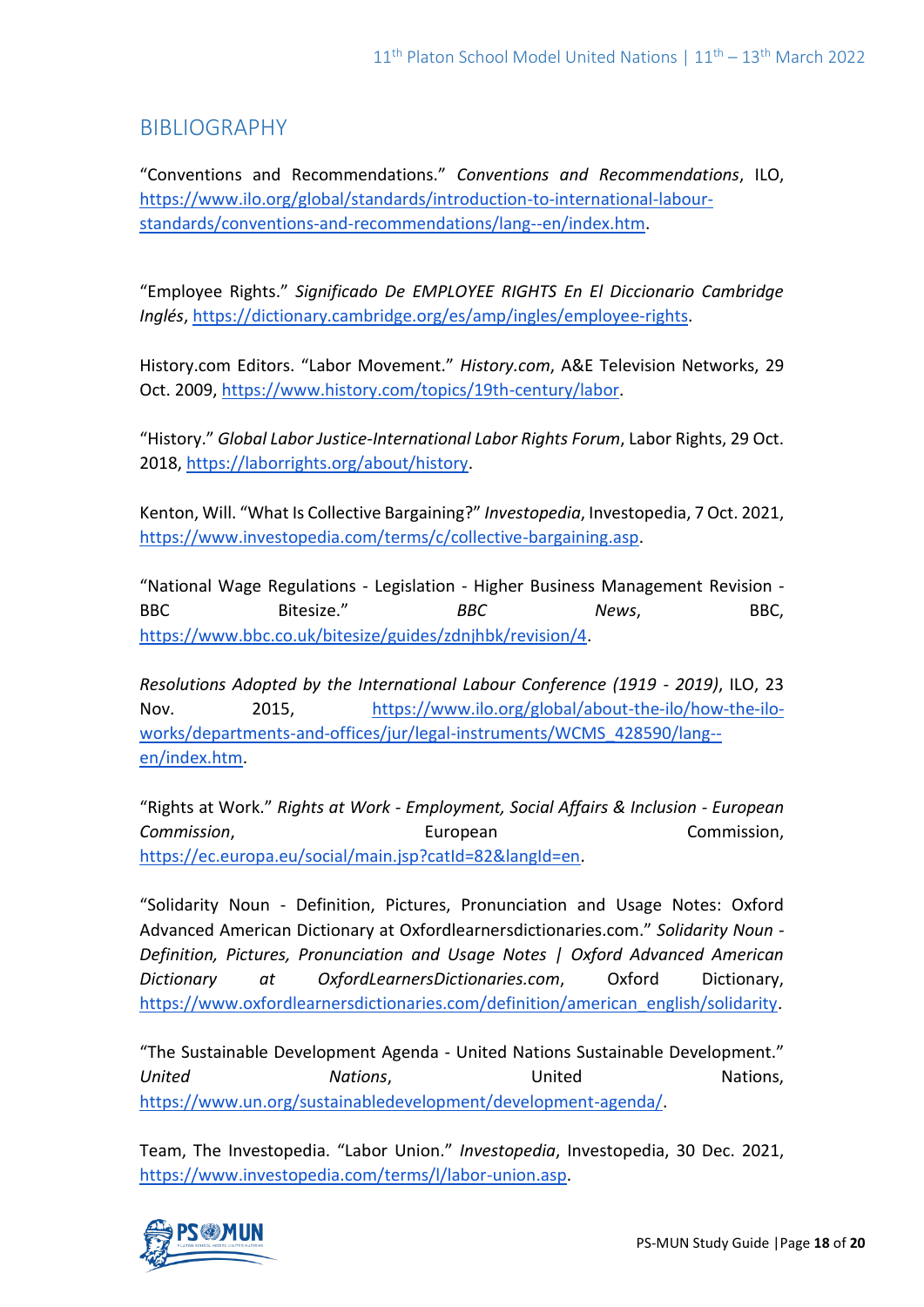"UN Documents- Resolutions." *United Nations*, United Nations, [https://research.un.org/en/docs/find/resolutions.](https://research.un.org/en/docs/find/resolutions)

"UNGP Definition." *Law Insider*, Law Insider, [https://www.lawinsider.com/dictionary/ungp.](https://www.lawinsider.com/dictionary/ungp)

"What Are Workers' Rights?" *United States Department of Labor*, Bureau of International Labor Affairs, [https://www.dol.gov/agencies/ilab/our-work/workers](https://www.dol.gov/agencies/ilab/our-work/workers-rights)[rights.](https://www.dol.gov/agencies/ilab/our-work/workers-rights)

*What Is Child Labour (IPEC)*, ILO, [https://www.ilo.org/ipec/facts/lang--en/index.htm.](https://www.ilo.org/ipec/facts/lang--en/index.htm)

"What Is Forced Labour, Modern Slavery and Human Trafficking (Forced Labour, Modern Slavery and Human Trafficking)." *What Is Forced Labour, Modern Slavery and Human Trafficking (Forced Labour, Modern Slavery and Human Trafficking)*, ILO, [https://www.ilo.org/global/topics/forced-labour/definition/lang--en/index.htm.](https://www.ilo.org/global/topics/forced-labour/definition/lang--en/index.htm)

"What Is Teleworking? Definition and meaning." *Market Business News*, Market Business News, 7 May 2021, [https://marketbusinessnews.com/financial](https://marketbusinessnews.com/financial-glossary/teleworking-definition-meaning/)[glossary/teleworking-definition-meaning/.](https://marketbusinessnews.com/financial-glossary/teleworking-definition-meaning/)

"Workers' Rights." *National Action Plans on Business and Human Rights*, National Action Plans on Business and Human Rights, 6 July 2021, [https://globalnaps.org/issue/workers-rights/.](https://globalnaps.org/issue/workers-rights/)

DeSilver, D. (2020, May 30). No U.S. industry employs mostly immigrant workers. Pew Research Center. Retrieved February 20, 2022, from [https://www.pewresearch.org/fact-tank/2017/03/16/immigrants-dont-make-up-a-](https://www.pewresearch.org/fact-tank/2017/03/16/immigrants-dont-make-up-a-majority-of-workers-in-any-u-s-industry/)

[majority-of-workers-in-any-u-s-industry/.](https://www.pewresearch.org/fact-tank/2017/03/16/immigrants-dont-make-up-a-majority-of-workers-in-any-u-s-industry/)

Montecinos, C. (n.d.). Release: TPS is critical to tackling the root causes of ... Press Release. Retrieved February 20, 2022, from [https://cissar.com/2022/01/18/release](https://cissar.com/2022/01/18/release-tps-is-critical-to-tackling-the-root-causes-of-migration-in-the-americas-argues-new-cap-issue-brief/)[tps-is-critical-to-tackling-the-root-causes-of-migration-in-the-americas-argues-new](https://cissar.com/2022/01/18/release-tps-is-critical-to-tackling-the-root-causes-of-migration-in-the-americas-argues-new-cap-issue-brief/)[cap-issue-brief/.](https://cissar.com/2022/01/18/release-tps-is-critical-to-tackling-the-root-causes-of-migration-in-the-americas-argues-new-cap-issue-brief/)

Guide on Article 6 of the European Convention on Human Rights. (n.d.). Retrieved February 20, 2022, February 20, 2022, From [https://www.echr.coe.int/documents/guide\\_art\\_6\\_criminal\\_eng.pdf.](https://www.echr.coe.int/documents/guide_art_6_criminal_eng.pdf)

European Employment Strategy. European employment strategy - Employment, Social Affairs & Inclusion - European Commission. (n.d.). Retrieved February 20, 2022, from [https://ec.europa.eu/social/main.jsp?catId=101&langId=en.](https://ec.europa.eu/social/main.jsp?catId=101&langId=en)